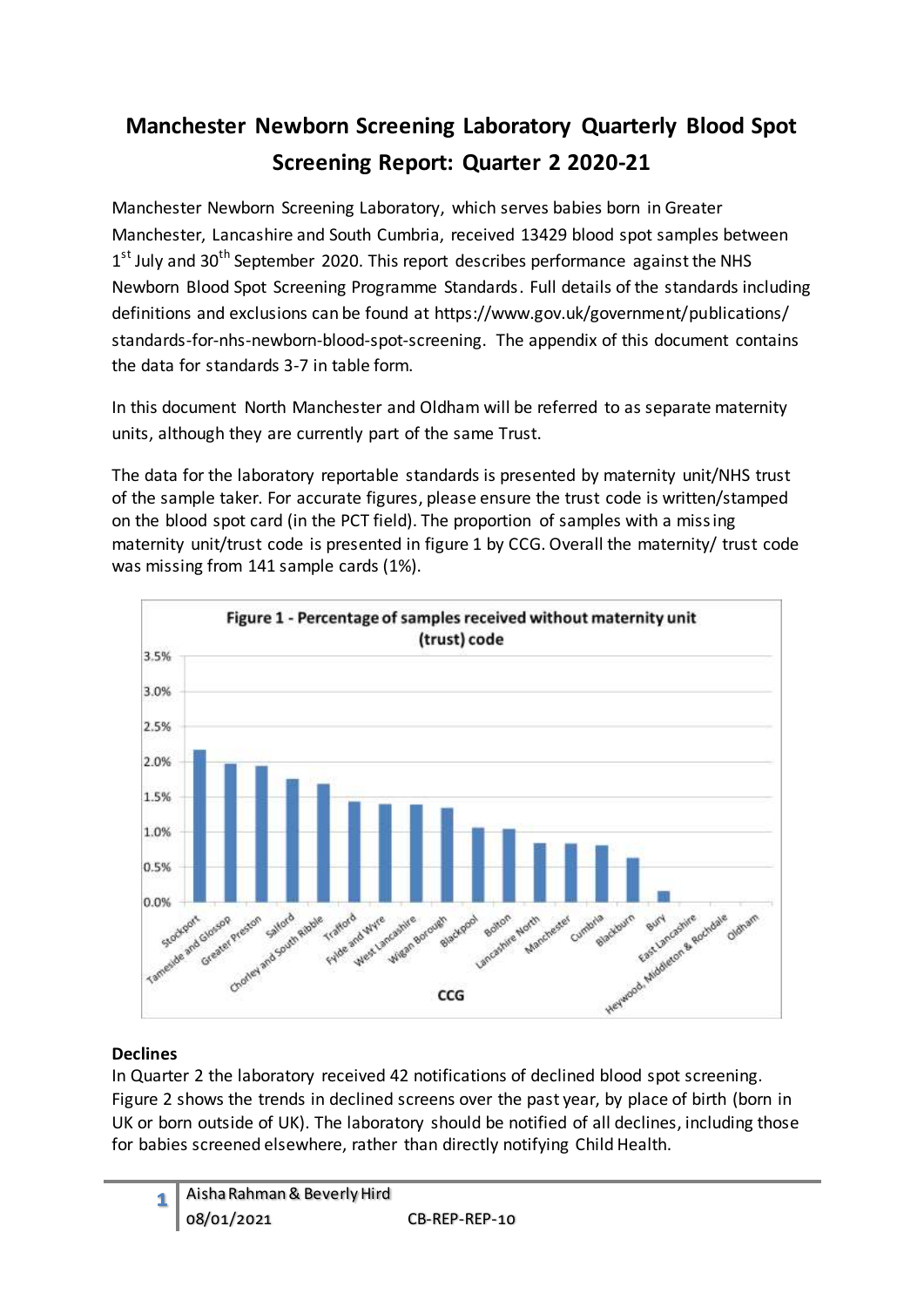

08/01/2021 CB-REP-REP-10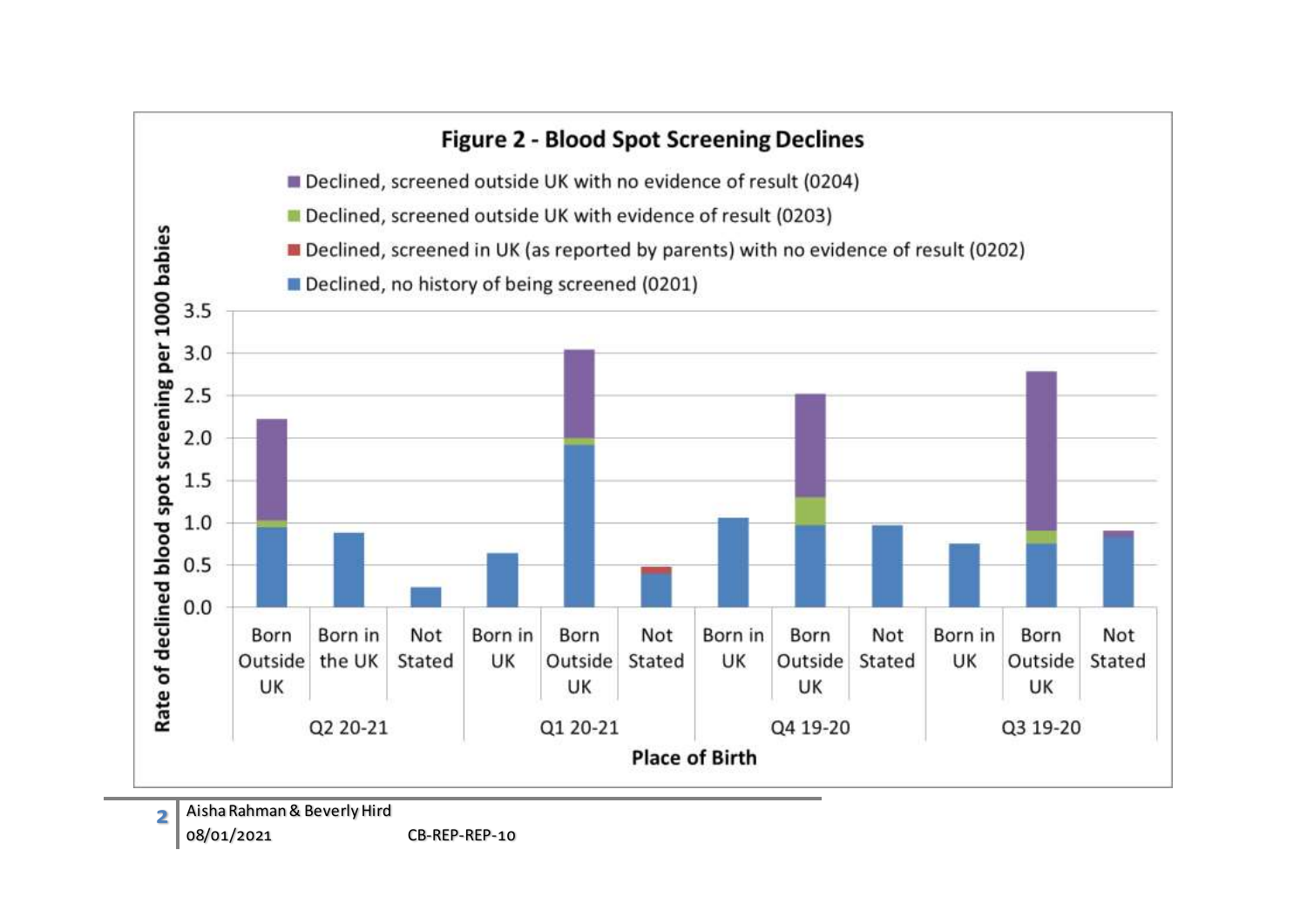### **Key to colour coding**

| Met achievable threshold                 |
|------------------------------------------|
| Met acceptable threshold                 |
| Within 10% of acceptable threshold       |
| More than 10% below acceptable threshold |

**Standard 3 – The proportion of blood spot cards received by the laboratory with the baby's NHS number on a barcoded label**

**Acceptable:** ≥ 90.0% of blood spot cards are received by the laboratory with the baby's NHS number on a barcoded label.

**Achievable:** ≥ 95.0% of blood spot cards are received by the laboratory with the baby's NHS number on a barcoded label.

Figure 3 displays performance against standard 3.

Overall, 84.4% of samples received in quarter 2 of 2020/21 had a barcoded NHS number label, which is similar to the previous quarter (84.8%). Of 12 maternity units, 6 met the standard, including four reaching the achievable threshold (Blackpool, MFT, East Lancashire and Lancashire Teaching). Two units had poor performance for this standard: 25% (Wigan) and 69% (Stockport).

#### **Standard 4 - The proportion of first blood spot samples taken on day 5**

**Acceptable:** ≥ 90.0% of first blood spot samples are taken on day 5. **Achievable:** ≥ 95.0% of first blood spot samples are taken on day 5.

Figure 4 displays performance against standard 4. Overall, 93.5% of samples received in quarter 2 of 2020/21 were collected on day 5, which is slightly higher than quarter 1 (92.9%). All 12 maternity units met standard 4 and 2 met the achievable threshold (MFT and Morecambe Bay).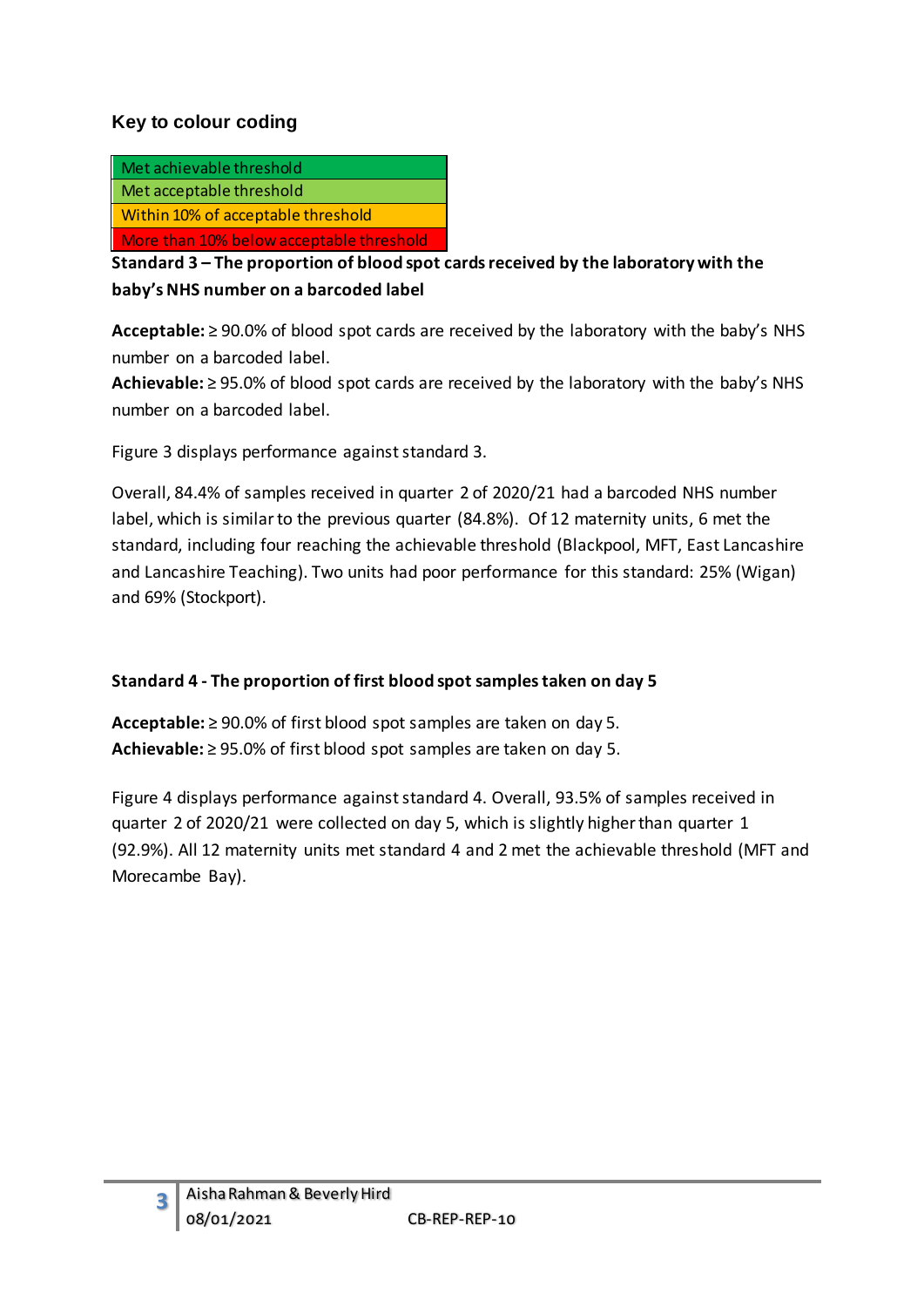

The Pennine data is now presented as two separate sites: North Manchester and Oldham. Split data for previous quarters is not available.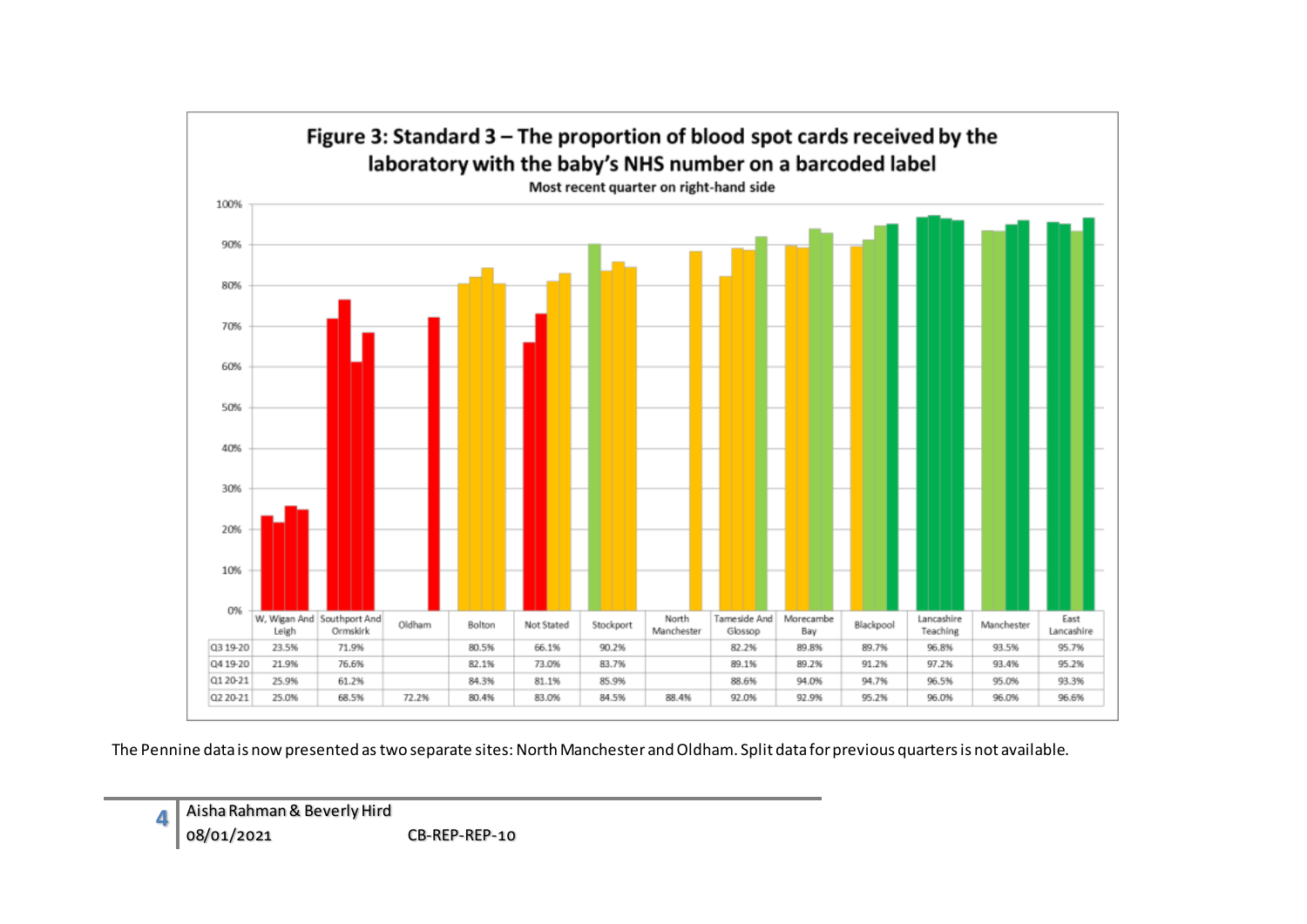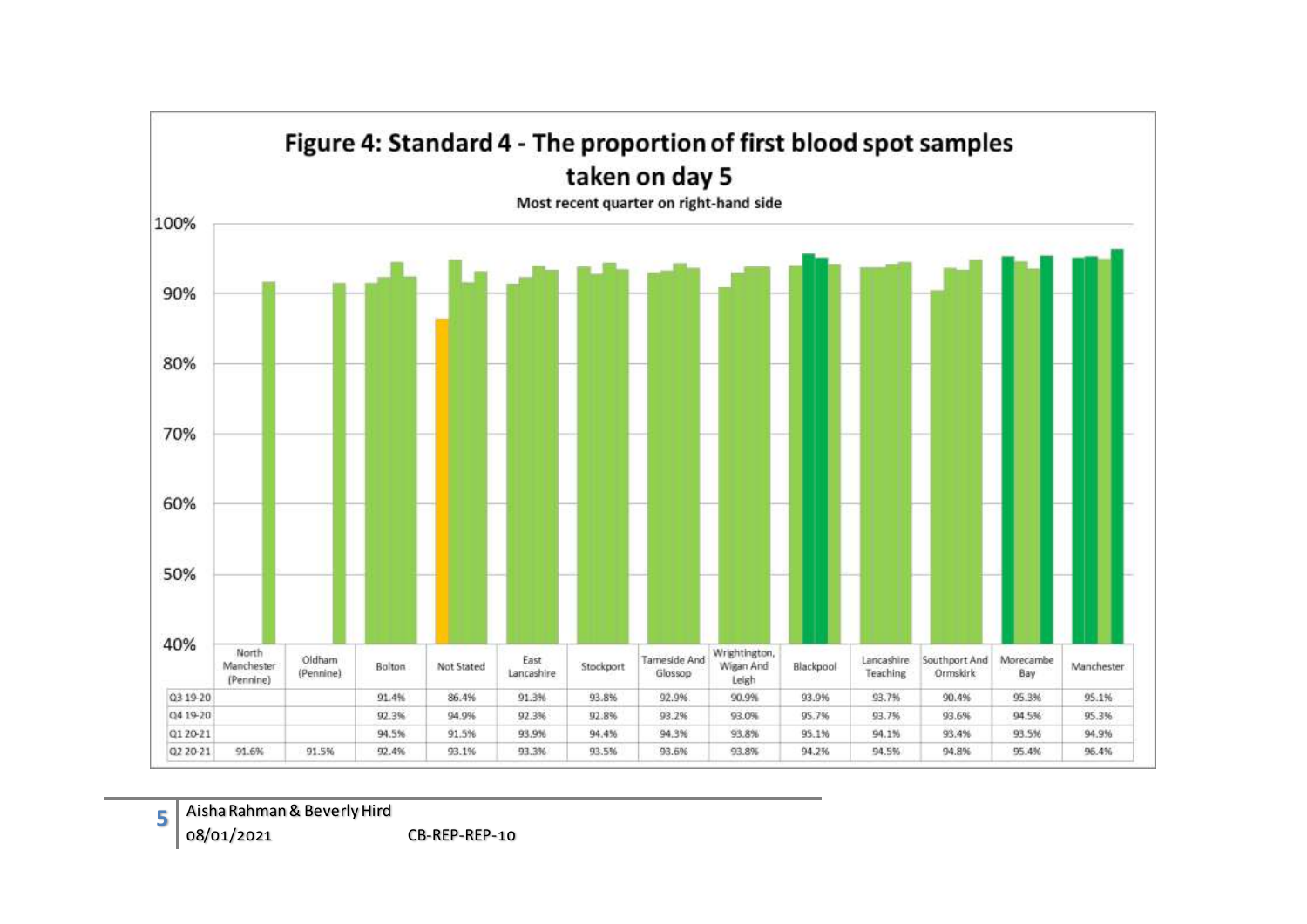# **Standard 5 - The proportion of blood spot samples received less than or equal to 3 working days of sample collection**

**Acceptable:** ≥ 95.0% of all samples received less than or equal to 3 working days of sample collection.

**Achievable:** ≥ 99.0% of all samples received less than or equal to 3 working days of sample collection.

Performance against the transport standard (figure 5) was good. Overall 98.1% samples were received within 3 working days. 10 Trusts met the standard, including 5 reaching the achievable threshold. Performance was very similar to the last quarter (98.2% samples received within 3 working days). One Trust continues to have poor performance against this standard (Southport and Ormskirk, 65.6%).

# **Standard 6 - The proportion of first blood spot samples that require repeating due to an avoidable failure in the sampling process**

**Acceptable:** Avoidable repeat rate is ≤ 2.0%

**Achievable:** Avoidable repeat rate is ≤ 1%

The avoidable repeat rate for quarter 2 was 2.9%. This is higher than quarter 1 (1.4%) but temporary COVID-19 acceptance criteria was in place for the majority of that quarter. The performance for each trust is displayed in figure 6. One Trust met the standard (Tameside). Figure 7 compares the avoidable repeat rate for samples collected from in-patients with samples collected from babies at home/ in the community. The rate was 2.4% for babies at home (1.2% in quarter 2) and 7.2% for samples collected from in-patients (3.1% in quarter 1).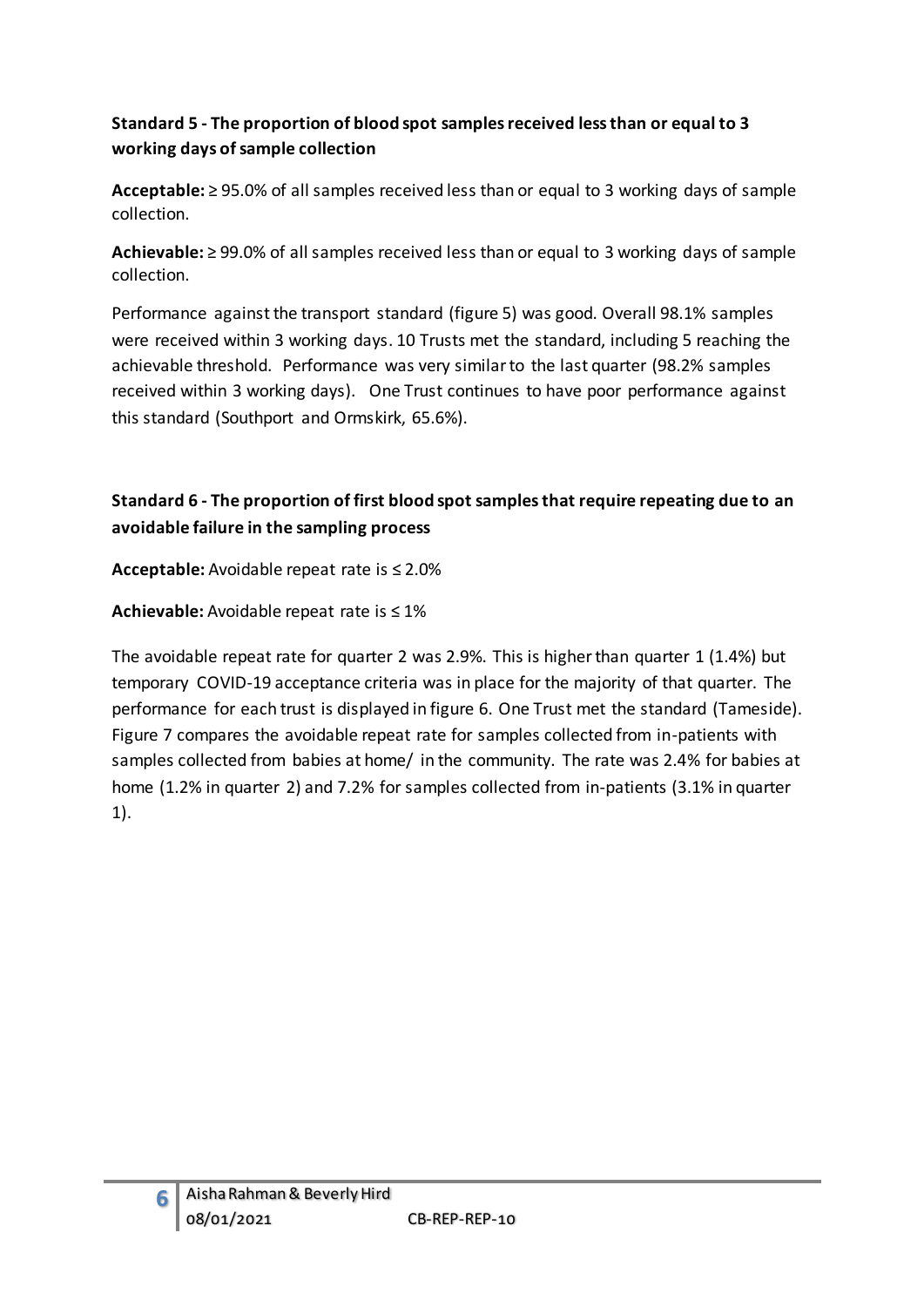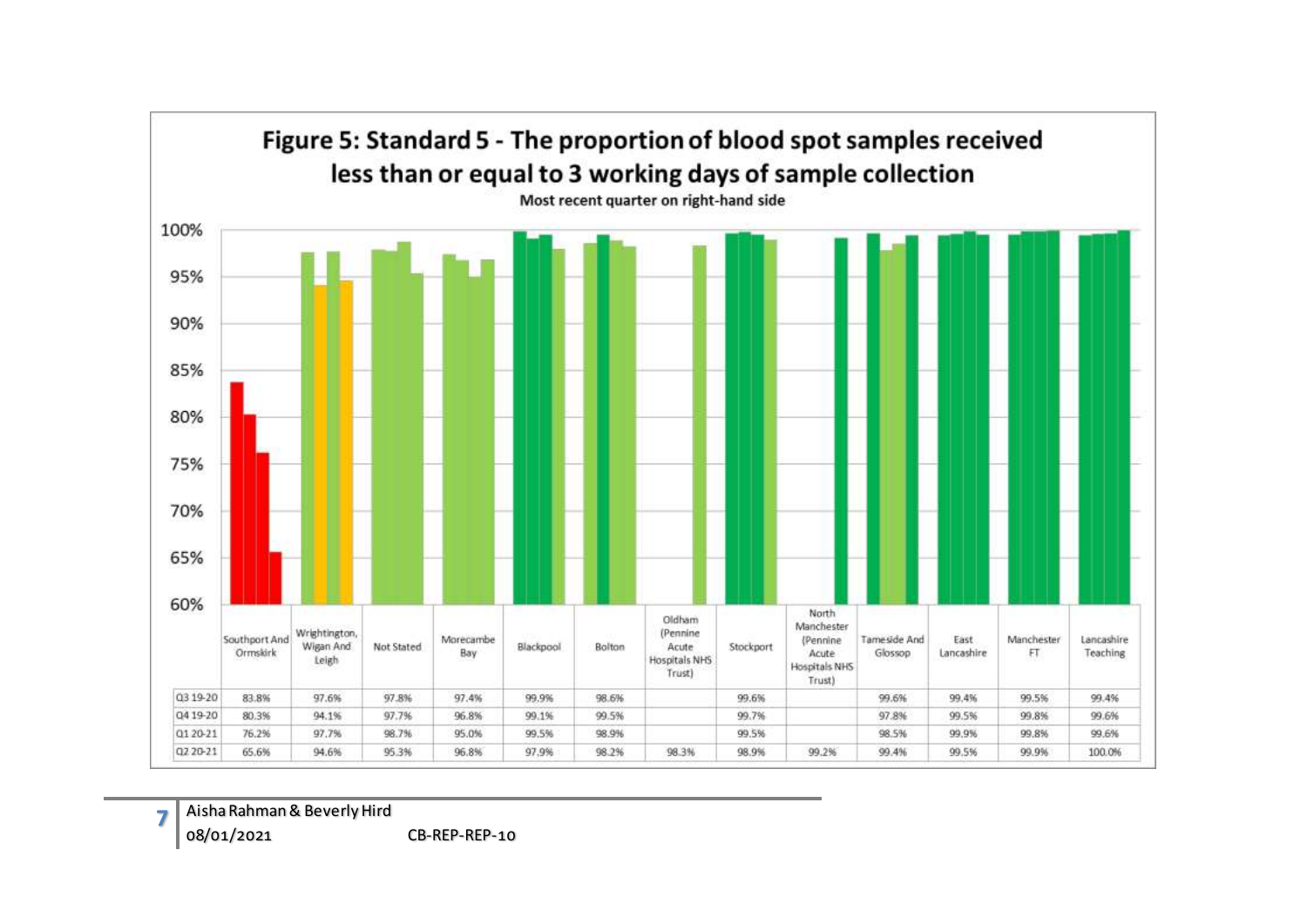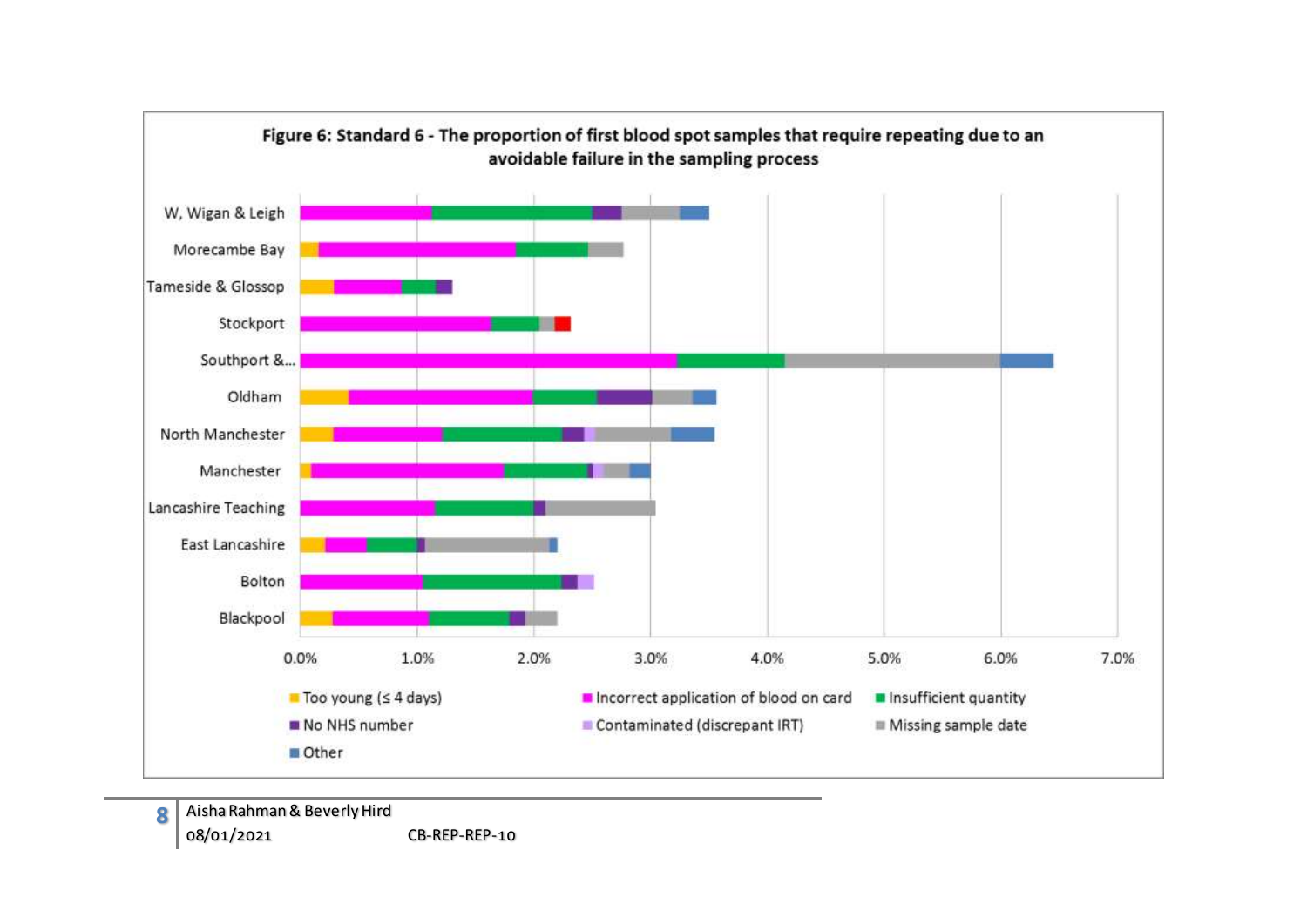

Royal Blackburn Hospital not shown (avoidable repeat rate 0%).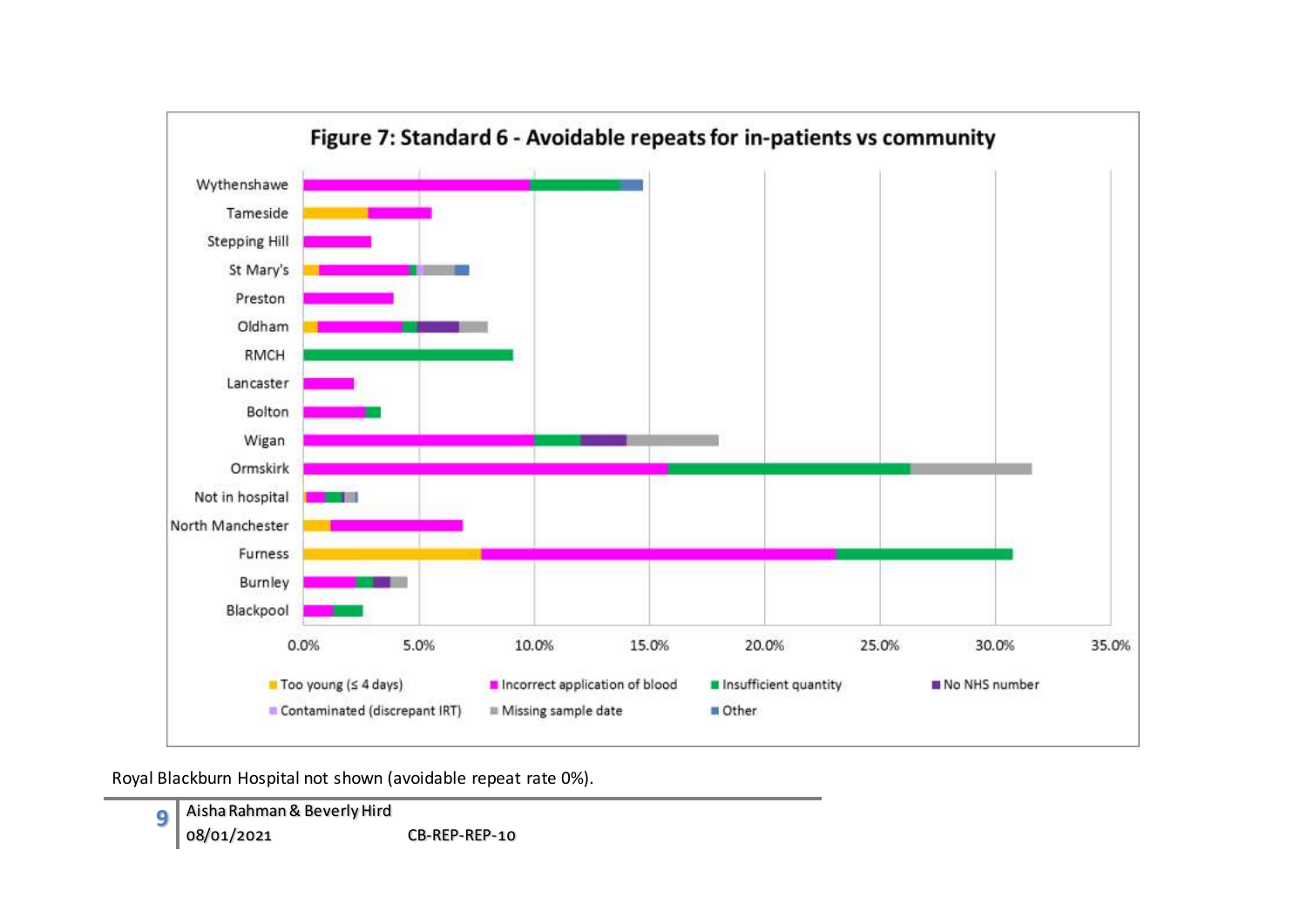| Q2 20-21 Table 1 - Summary of performance                      |                   |                   |                   |            |  |  |  |  |  |  |  |  |  |
|----------------------------------------------------------------|-------------------|-------------------|-------------------|------------|--|--|--|--|--|--|--|--|--|
| <b>Standard 3</b>                                              | <b>Standard 3</b> | <b>Standard 4</b> | <b>Standard 5</b> | Standard 6 |  |  |  |  |  |  |  |  |  |
| <b>Blackpool Teaching Hospitals NHS FT</b>                     | 95.2%             | 94.2%             | 97.9%             | 2.2%       |  |  |  |  |  |  |  |  |  |
| <b>Bolton NHS FT</b>                                           | 80.4%             | 92.4%             | 98.2%             | 2.5%       |  |  |  |  |  |  |  |  |  |
| <b>East Lancashire Hospitals NHS Trust</b>                     | 96.6%             | 93.3%             | 99.5%             | 2.2%       |  |  |  |  |  |  |  |  |  |
| Lancashire Teaching Hospitals NHS FT                           | 96.0%             | 94.5%             | 100.0%            | 3.0%       |  |  |  |  |  |  |  |  |  |
| Manchester University NHS FT                                   | 96.0%             | 96.4%             | 99.9%             | 3.0%       |  |  |  |  |  |  |  |  |  |
| North Manchester (Pennine Acute<br><b>Hospitals NHS Trust)</b> | 88.4%             | 91.6%             | 99.2%             | 3.5%       |  |  |  |  |  |  |  |  |  |
| <b>Not Stated</b>                                              | 83.0%             | 93.1%             | 95.3%             | 3.6%       |  |  |  |  |  |  |  |  |  |
| Oldham (Pennine Acute Hospitals NHS<br>Trust)                  | 72.2%             | 91.5%             | 98.3%             | 3.6%       |  |  |  |  |  |  |  |  |  |
| Southport & Ormskirk Hospital NHS<br>Trust                     | 68.5%             | 94.8%             | 65.6%             | 6.5%       |  |  |  |  |  |  |  |  |  |
| <b>Stockport NHS FT</b>                                        | 84.5%             | 93.5%             | 98.9%             | 2.3%       |  |  |  |  |  |  |  |  |  |
| Tameside And Glossop Integrated Care<br><b>NHSFT</b>           | 92.0%             | 93.6%             | 99.4%             | 1.3%       |  |  |  |  |  |  |  |  |  |
| University Hospitals of Morecambe Bay<br><b>NHSFT</b>          | 92.9%             | 95.4%             | 96.8%             | 2.8%       |  |  |  |  |  |  |  |  |  |
| Wrightington, Wigan and Leigh NHS FT                           | 25.0%             | 93.8%             | 94.6%             | 3.5%       |  |  |  |  |  |  |  |  |  |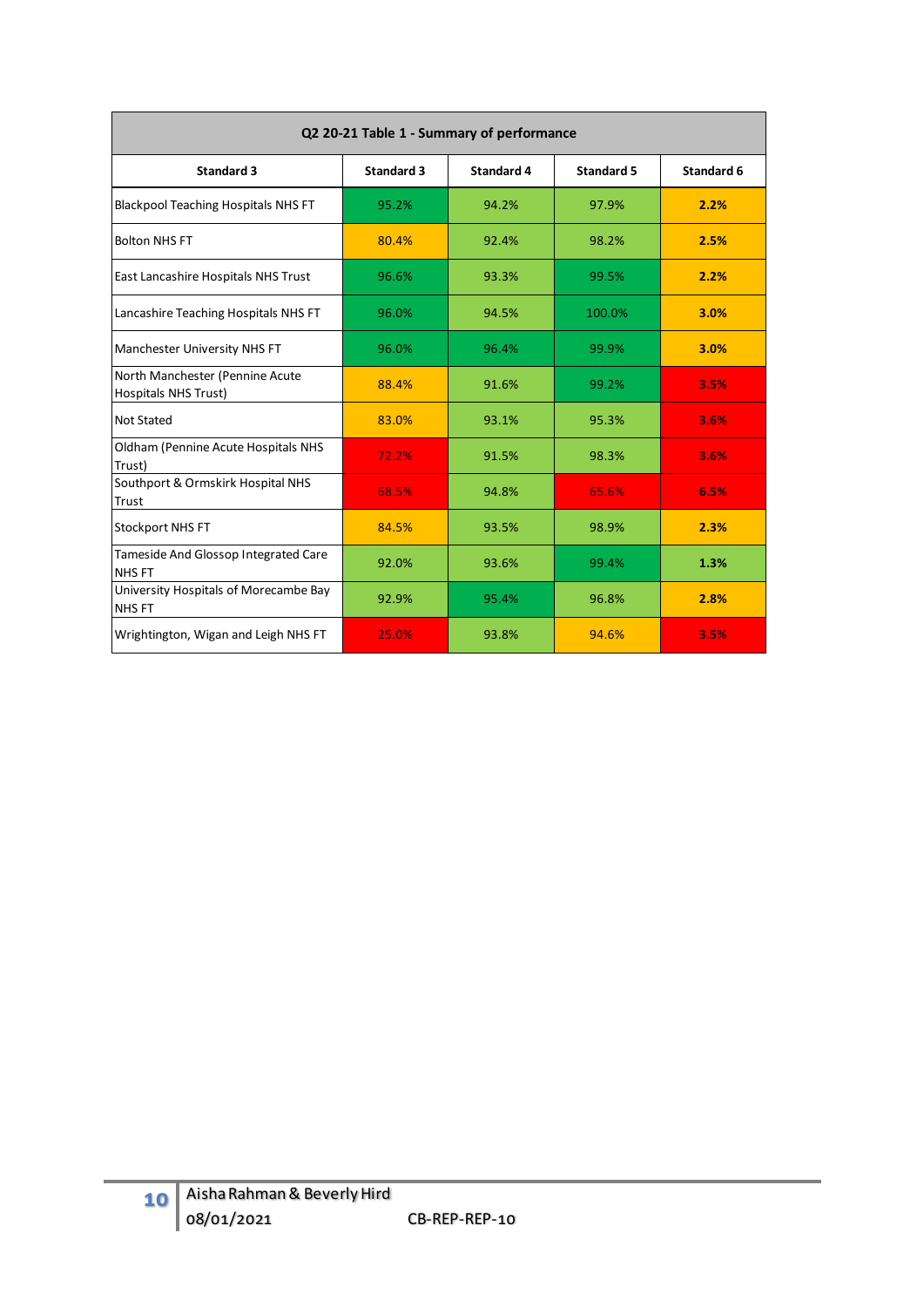### **Standard 7a - The proportion of second blood spots for raised IRT taken on day 21 to day 24**

**Acceptable:** ≥ 95% of second blood spot samples taken on day 21 to day 24 **Achievable:** ≥ 70% of second blood spot samples taken on day 21

#### From April 2021:

**Acceptable:** ≥ 80% of second blood spot samples taken on day 21 to day 24 **Achievable:** ≥ 90% of second blood spot samples taken on day 21 to day 24

Standard 7a was met. During quarter 2 there were only 2 repeats for raised IRT (CF inconclusive). One collected on day 21 and one on day 24. CF inconclusive repeats are performed by Screening Link Health Visitors. The data is presented in figure 7 and by local Child Health Records Department, in table 2.



| Q2 Table 2 - Standard 7a |                         |  |                    |             |           |  |  |  |  |  |  |
|--------------------------|-------------------------|--|--------------------|-------------|-----------|--|--|--|--|--|--|
| <b>Child Health</b>      | Age at Collection of CF |  |                    | % collected | ℅         |  |  |  |  |  |  |
| <b>Department</b>        | 21<br>24                |  | <b>Grand Total</b> | day 21      | collected |  |  |  |  |  |  |
|                          |                         |  |                    |             | day 21-24 |  |  |  |  |  |  |
| Manchester               | 1                       |  |                    | 100%        | 100%      |  |  |  |  |  |  |
| Trafford                 |                         |  |                    | 0%          | 100%      |  |  |  |  |  |  |
| <b>Grand Total</b>       |                         |  |                    | 50%         | 100%      |  |  |  |  |  |  |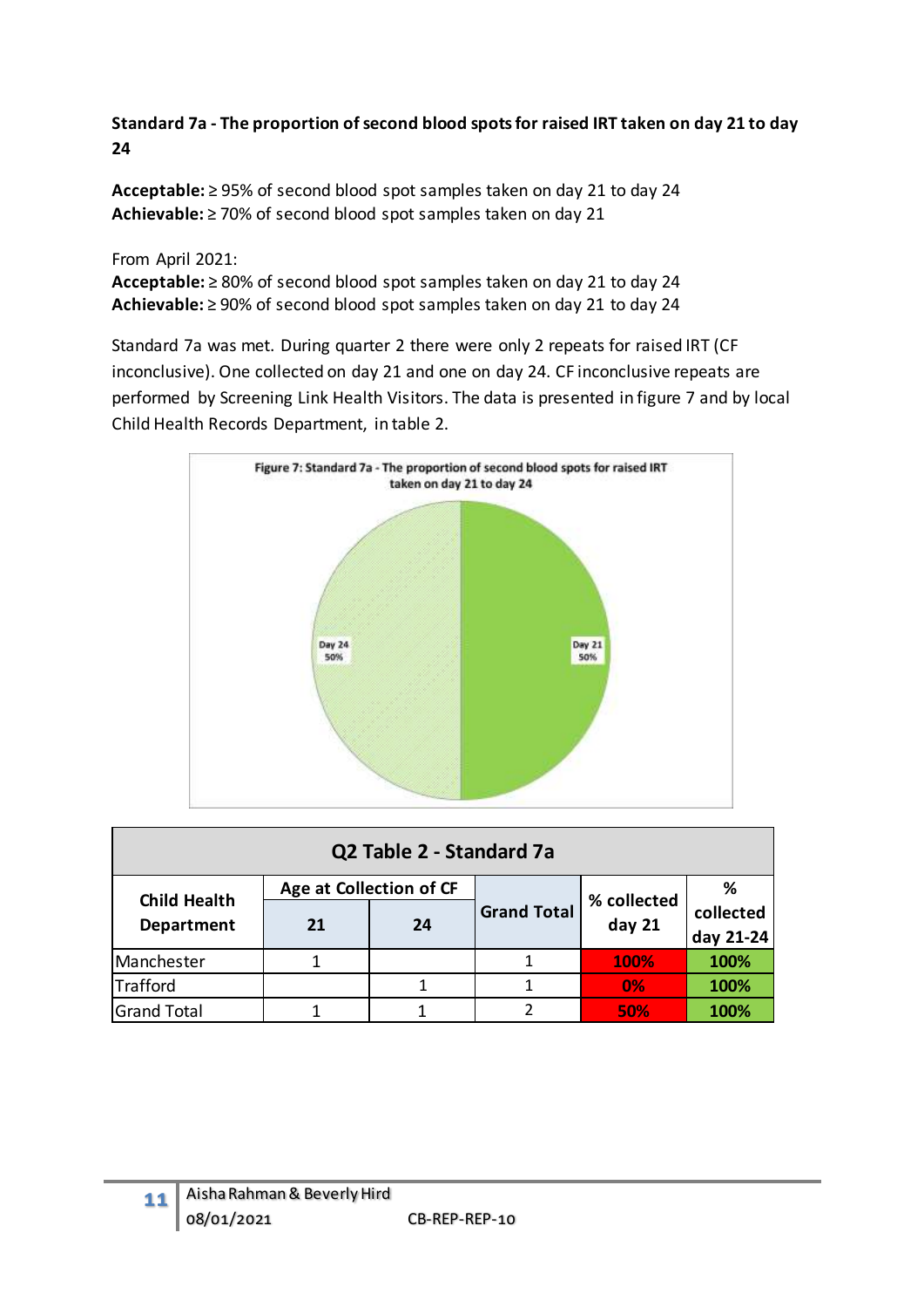#### **Standard 7b - The proportion of second blood spot samples for borderline TSH taken between 7 and 10 calendar days after the initial borderline sample**

**Acceptable:** ≥ 95.0% of second blood spot samples taken as defined **Achievable:** ≥ 99.0% of second blood spot samples taken as defined

From April 2021:

**Acceptable:** ≥ 80.0% of repeat blood spot samples taken as defined **Achievable:** ≥ 90.0% of repeat blood spot samples taken as defined

Standard 7b was met (100%). Figure 8 displays the proportion collected 7-10 days after the initial sample and table 3 displays the information by Trust.



| Q2 Table 3: Standard 7b                              |                |                                                                    |               |                         |                                                   |      |  |  |  |  |  |
|------------------------------------------------------|----------------|--------------------------------------------------------------------|---------------|-------------------------|---------------------------------------------------|------|--|--|--|--|--|
| <b>Trust</b>                                         |                | Number of days between original<br>sample and collection of repeat | sample        | <b>Grand Total</b>      | % collected 7-10<br>days after<br>original sample |      |  |  |  |  |  |
|                                                      |                | 8                                                                  | 9             | 10                      |                                                   |      |  |  |  |  |  |
| Blackpool Teaching Hospitals NHS FT                  |                |                                                                    | 2             |                         | $\overline{2}$                                    | 100% |  |  |  |  |  |
| <b>Bolton NHS FT</b>                                 |                |                                                                    | 2             |                         | 2                                                 | 100% |  |  |  |  |  |
| East Lancashire Hospitals NHS Trust                  |                |                                                                    | $\mathbf{1}$  |                         | 1                                                 | 100% |  |  |  |  |  |
| Lancashire Teaching Hospitals NHS FT                 |                |                                                                    |               |                         | 1                                                 | 100% |  |  |  |  |  |
| Manchester University NHS FT                         | 1              | $\mathcal{P}$                                                      | $\mathcal{P}$ |                         | $\overline{5}$                                    | 100% |  |  |  |  |  |
| North Manchester (Pennine Acute Hospitals NHS Trust) |                | 2                                                                  |               |                         | 2                                                 | 100% |  |  |  |  |  |
| Oldham (Pennine Acute Hospitals NHS Trust)           |                |                                                                    | $\mathbf{1}$  | 1                       | $\mathcal{P}$                                     | 100% |  |  |  |  |  |
| Southport & Ormskirk Hospital NHS Trust              |                |                                                                    | 1             |                         | 1                                                 | 100% |  |  |  |  |  |
| Tameside And Glossop Integrated Care NHS FT          |                |                                                                    |               | $\mathbf{1}$            | 1                                                 | 100% |  |  |  |  |  |
| <b>Grand Total</b>                                   | $\overline{2}$ | 4                                                                  | 9             | $\overline{\mathbf{z}}$ | 17                                                | 100% |  |  |  |  |  |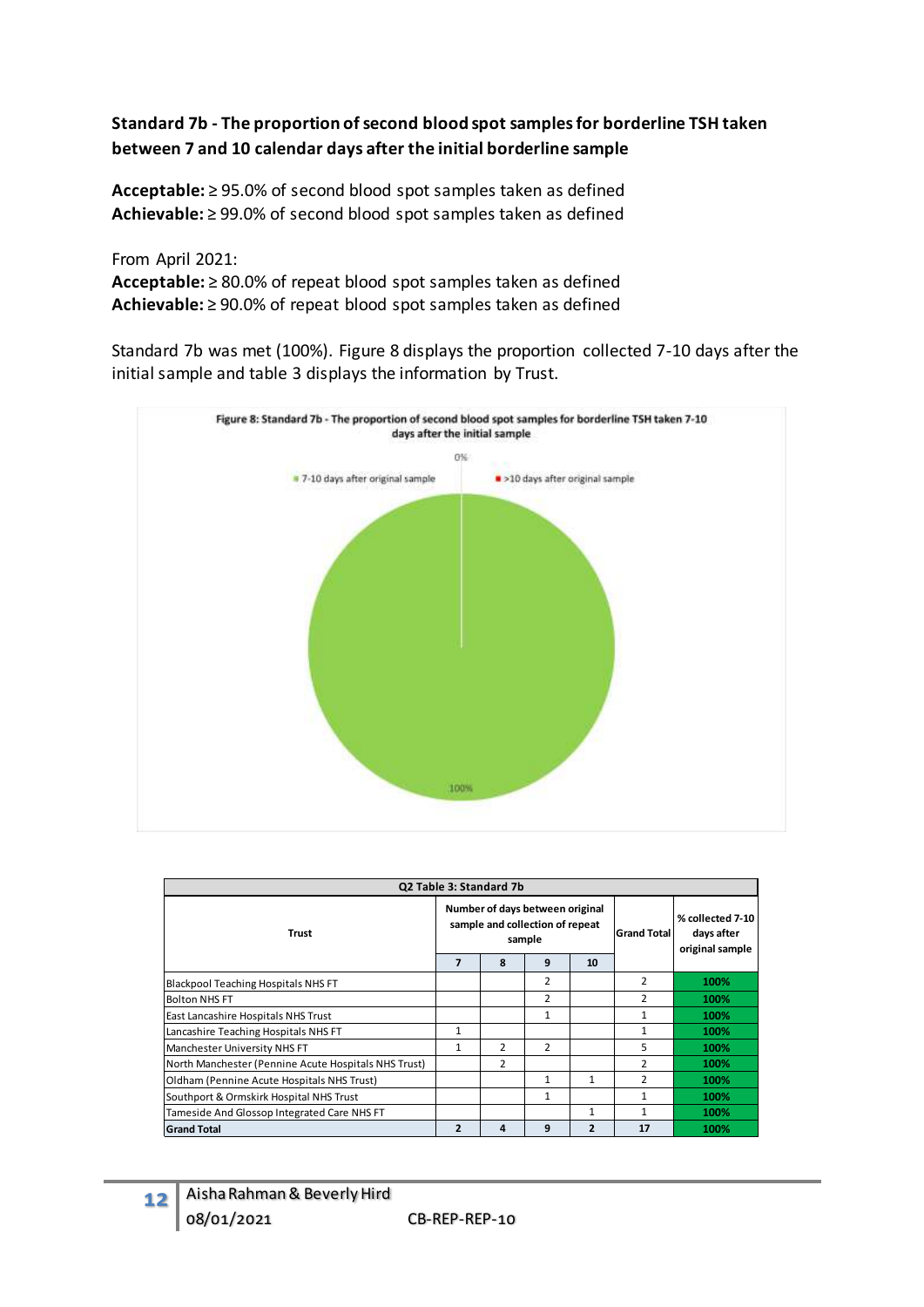#### **Standard 7c - The proportion of CHT pre-term repeats collected on day 28 or at discharge**

**Acceptable:** ≥ 95.0% of second blood spot samples taken as defined **Achievable:** ≥ 99.0% of second blood spot samples taken as defined

From April 2021: **Acceptable:** ≥ 75.0% of repeat blood spot samples taken as defined **Achievable:** ≥ 85.0% of repeat blood spot samples taken as defined

During quarter 2, 121 CHT pre-term repeats were received (avoidable repeats and duplicates excluded) Performance by trust is displayed in figure 9. 80% were collected on day 28 or at discharge, 3% were collected too early (and required a further repeat) and 17% were collected after day 28.

Of note, 6 out of 20 babies with samples collected after day 28 had transfusions on days 25- 28, which would account for the delayed sampling.

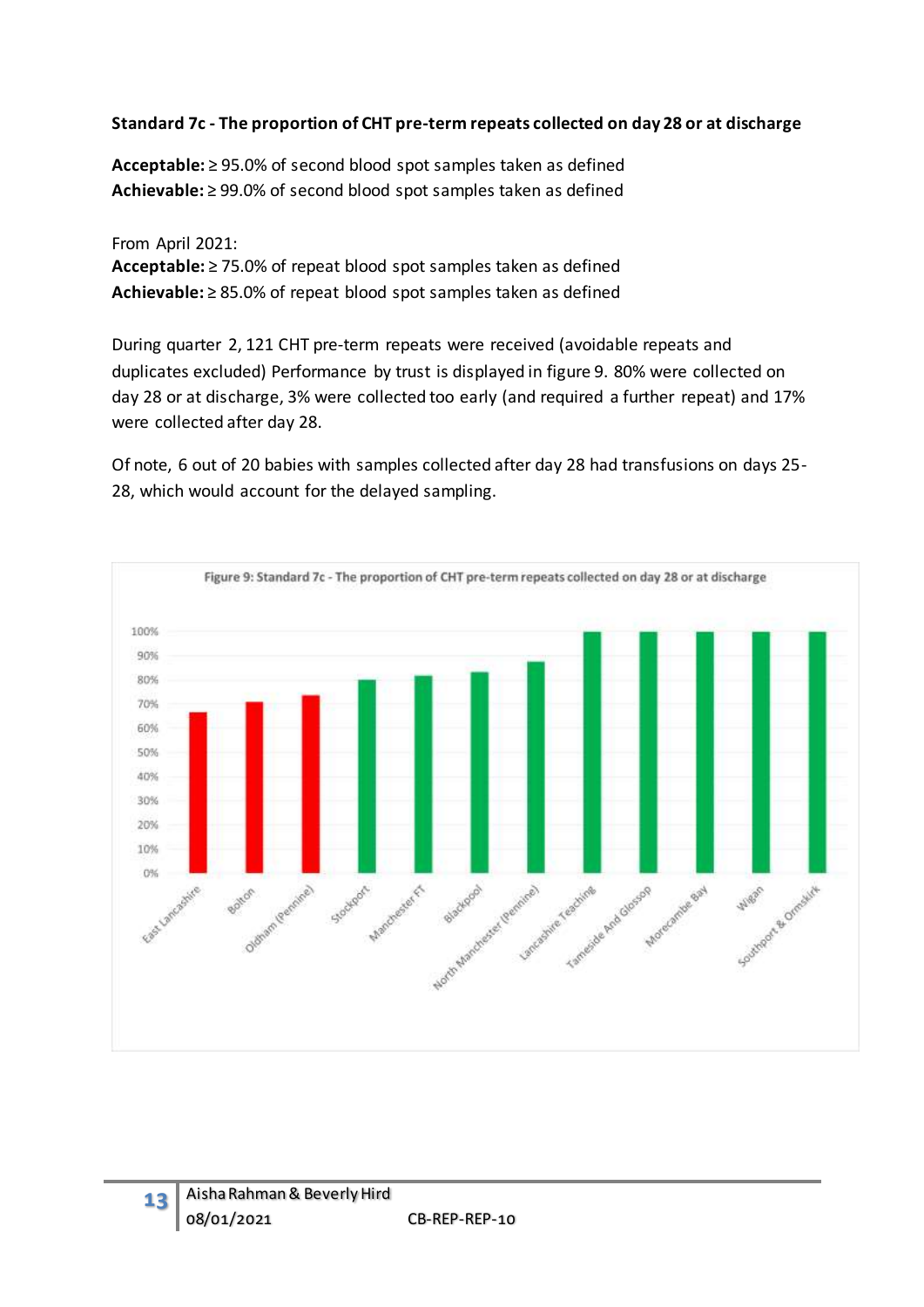# **Standard 9 - Timely processing of CHT and IMD (excluding HCU) screen positive samples**

**Acceptable:** 100% of babies with a positive screening result (excluding HCU) have a clinical referral initiated within 3 working days of sample receipt

There were 8 screen positive samples for CHT during quarter 2. All were referred within 3 working days.

There were 2 IMD screen positive samples and both were referred within 3 working days.

# **Standard 11 - Timely entry into clinical care**

Data for standard 11 is displayed in table 4.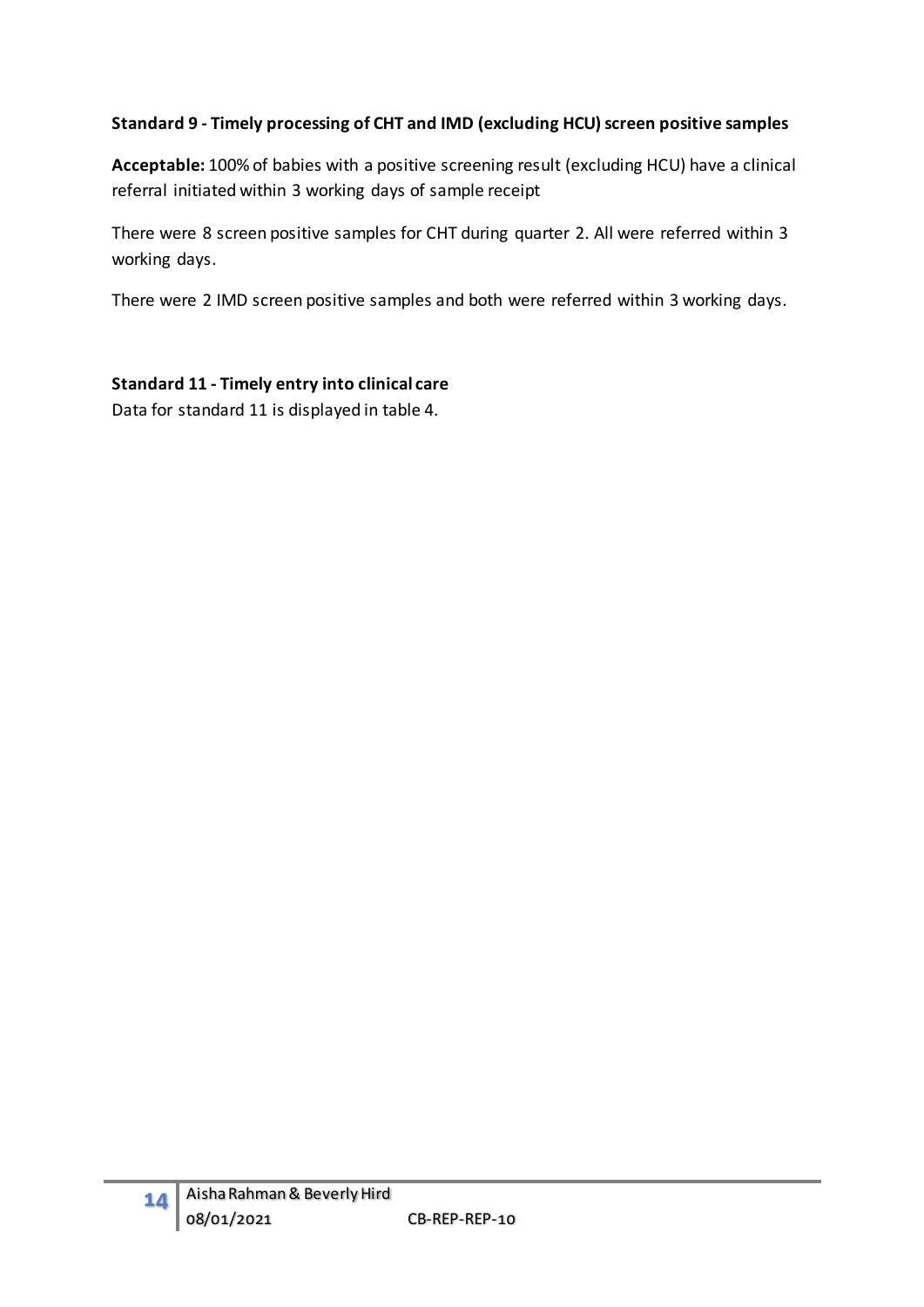|                                                       |                                                           |                                                           | Table 4: Standard 11                                                                          |                                        |                                                                                         |                 |
|-------------------------------------------------------|-----------------------------------------------------------|-----------------------------------------------------------|-----------------------------------------------------------------------------------------------|----------------------------------------|-----------------------------------------------------------------------------------------|-----------------|
| Condition                                             | Criteria                                                  | <b>Thresholds</b>                                         | Number of<br>babies seen by<br>specialist<br>services by<br>condition<br>specific<br>standard | <b>Number of</b><br>babies<br>referred | Percentage<br>seen by<br>specialist<br>services by<br>condition<br>specific<br>standard | <b>Comments</b> |
| <b>IMDs (excluding HCU)</b>                           | Attend first clinical<br>appointment by 14 days of<br>age | Acceptable: 100%                                          | $\overline{2}$                                                                                | $\overline{2}$                         | 100%                                                                                    |                 |
| CHT (suspected on first<br>sample)                    | Attend first clinical<br>appointment by 14 days of<br>age | Acceptable: 100%                                          | 6                                                                                             | 6                                      | 100%                                                                                    |                 |
| CHT (suspected on repeat<br>following borderline TSH) | Attend first clinical<br>appointment by 21 days of<br>age | Acceptable: 100%                                          | $\overline{2}$                                                                                | $\overline{2}$                         | 100%                                                                                    |                 |
| CF (2 CFTR mutations<br>detected)                     | Attend first clinical<br>appointment by 28 days of<br>age | Acceptable: ≥95.0%<br>Achievable: 100%                    | $\overline{2}$                                                                                | $\overline{2}$                         | 100%                                                                                    |                 |
| <b>HCU</b>                                            | Attend first clinical<br>appointment by 28 days of<br>age | Acceptable: ≥95.0%<br>Achievable: 100%                    | 0                                                                                             | $\mathbf 0$                            | N/A                                                                                     |                 |
| CF (1 or no CFTR mutation<br>detected)                | Attend first clinical<br>appointment by 35 days of<br>age | Attend first clinical<br>appointment by 35<br>days of age | $\overline{2}$                                                                                | $\overline{2}$                         | 100%                                                                                    |                 |
| <b>SCD</b>                                            | Attend first clinical<br>appointment by 90 days of<br>age | Attend first clinical<br>appointment by 90<br>days of age | 3                                                                                             | 3                                      | 100%                                                                                    |                 |

**15** Aisha Rahman & Beverly Hird 08/01/2021 CB-REP-REP-10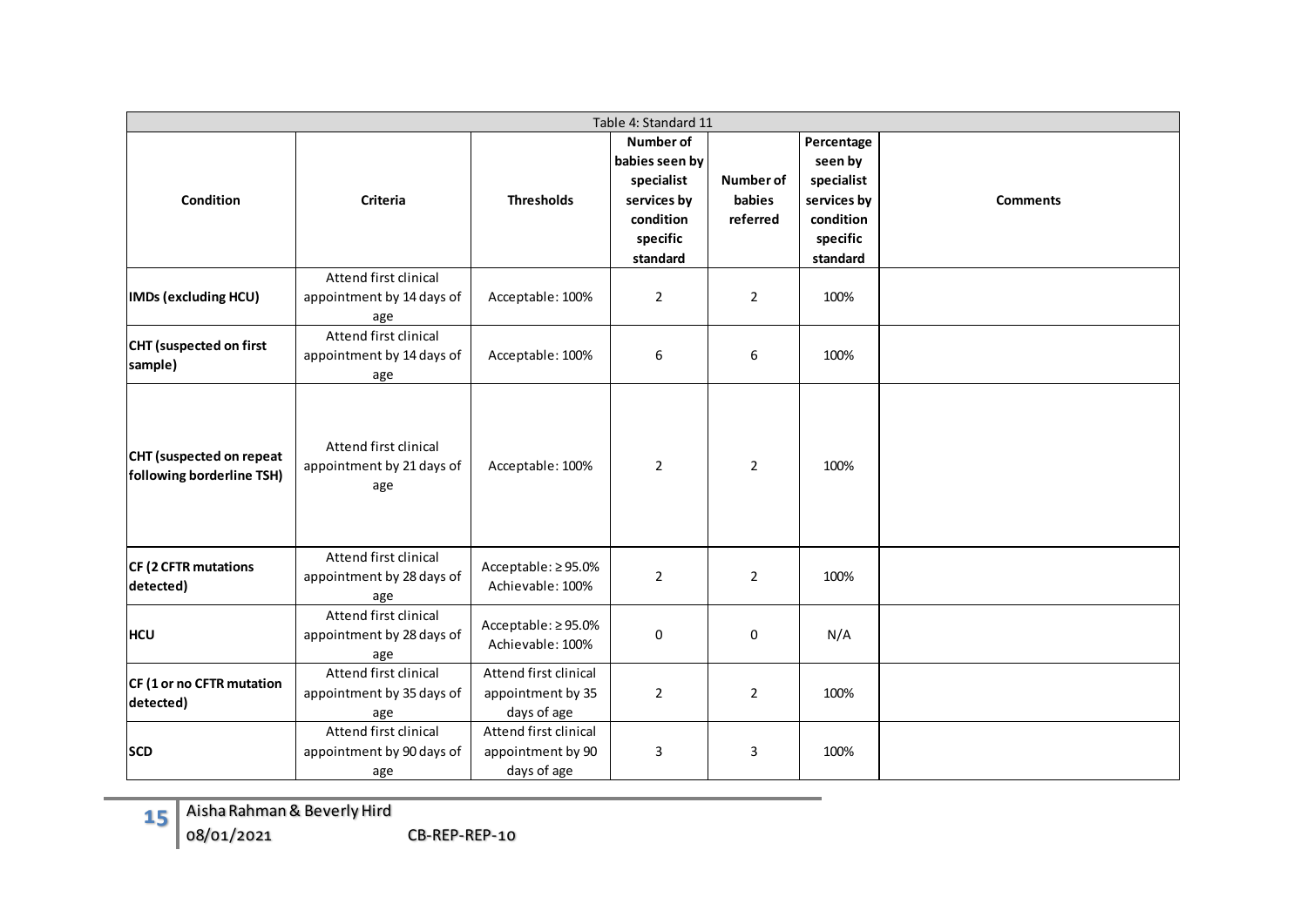#### **Incidents**

Details of incidents at level 3 or above, either detected by the laboratory or occurred at MFT

| <b>Incident</b><br><b>Number</b> | <b>Incident</b><br><b>Date</b> | <b>Incident</b><br><b>Severity</b> | <b>Incident</b><br><b>Summary of incident</b><br><b>Harm</b> |                                                                                                                                         | <b>Further details</b>                                                                                                        | <b>MFT</b> or<br>external | Lab/ Ward/<br><b>Maternity</b><br><b>Unit</b> |
|----------------------------------|--------------------------------|------------------------------------|--------------------------------------------------------------|-----------------------------------------------------------------------------------------------------------------------------------------|-------------------------------------------------------------------------------------------------------------------------------|---------------------------|-----------------------------------------------|
| 2140000                          | 27/07/20                       | $3 -$<br>moderate                  | 2 - slight                                                   | Blood spot labelling error: another baby's<br>bar-coded demographic sticker and reported Older sibling's sticker<br>against wrong baby. |                                                                                                                               | External                  | Pennine<br>Community<br>Midwives              |
| 2147220                          | 08/09/20                       | 3 -<br>moderate                    | 2 - slight                                                   | Blood spot labelling error: handwritten NHS<br>number belonging to another baby (other<br>demographic details correct)                  | Same dates of<br>birth but different<br>names. Other baby<br>resident in different<br>part of the country.<br>Born at Bolton. | External                  | Pennine<br>Community<br>Midwives              |
| 2147620                          | 12/09/20                       | 3 -<br>moderate                    | 2 - slight                                                   | Blood spot labelling error: handwritten NHS<br>number belonging to another baby (other<br>demographic details correct)                  | Same surname and<br>date of birth. Other<br>baby resident in<br>different part of the<br>country.                             | External                  | Bolton<br>Community<br>Midwives               |
| 2147621                          | 12/09/20                       | $3 -$<br>moderate                  | 2 - slight                                                   | Blood spot labelling error: handwritten NHS<br>number belonging to another baby (other<br>demographic details correct)                  | Same date of birth<br>but different<br>surname. Other<br>baby resident in<br>different part of the<br>country.                | External                  | <b>Bolton</b><br>Community<br>Midwives        |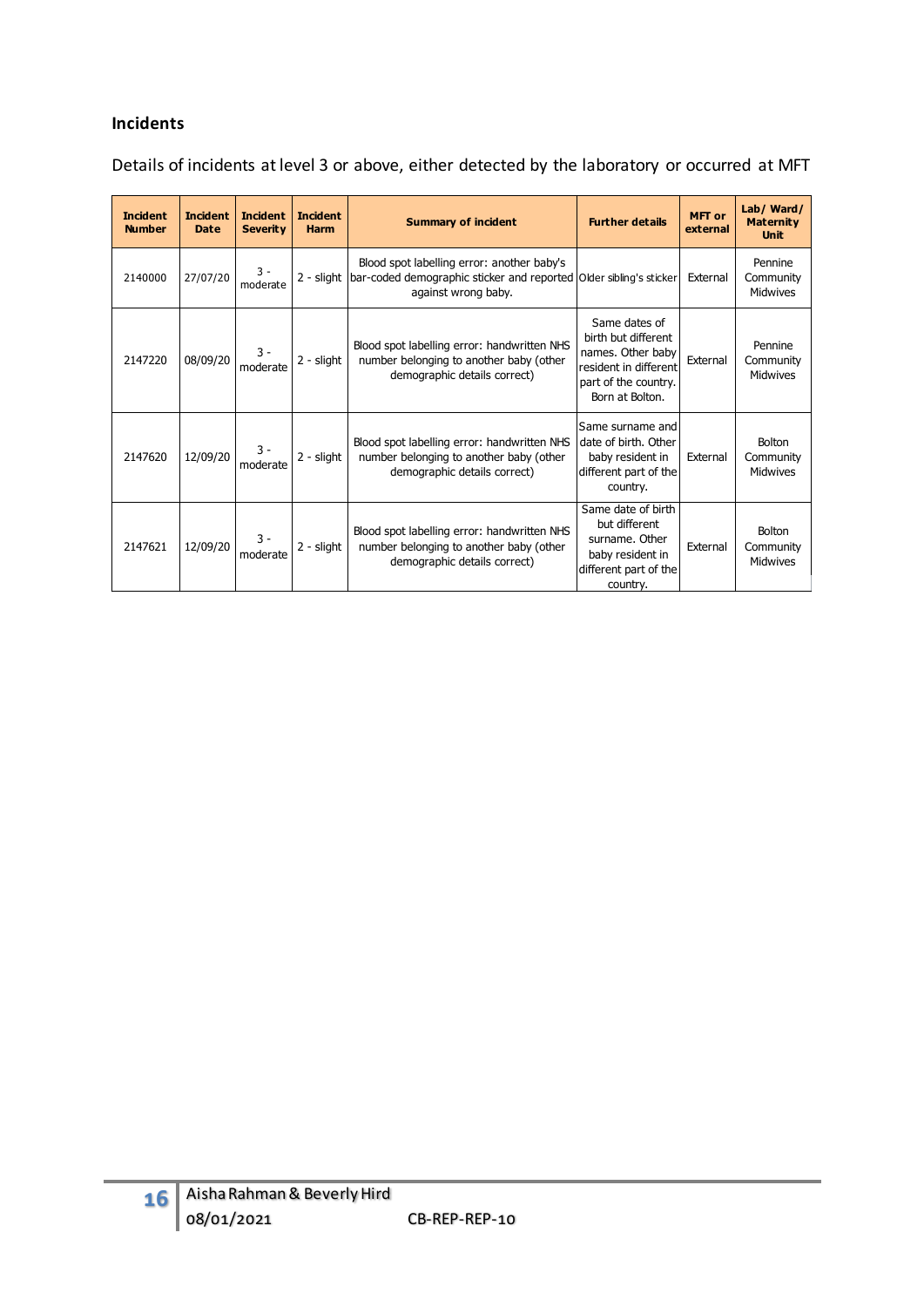# **Appendix**

| Quarter 2 2020-21: Standard 3                        |                                                 |                                                                     |                                                                                           |                                                                                 |                                                                                            |  |  |  |  |  |  |  |  |
|------------------------------------------------------|-------------------------------------------------|---------------------------------------------------------------------|-------------------------------------------------------------------------------------------|---------------------------------------------------------------------------------|--------------------------------------------------------------------------------------------|--|--|--|--|--|--|--|--|
| <b>Trust</b>                                         | Number of all<br>samples (including<br>repeats) | <b>Number of blood</b><br>spot cards including<br>baby's NHS number | Number of blood<br>spot cards including<br><b>ISB label barcoded</b><br>baby's NHS number | Percentage of all<br>blood spot cards<br>including babies'<br><b>NHS number</b> | Percentage of all<br>blood spot cards<br>including ISB bar-<br>coded babies' NHS<br>number |  |  |  |  |  |  |  |  |
| <b>Blackpool Teaching Hospitals NHS FT</b>           | 747                                             | 746                                                                 | 711                                                                                       | 99.87%                                                                          | 95.18%                                                                                     |  |  |  |  |  |  |  |  |
| <b>Bolton NHS FT</b>                                 | 1576                                            | 1573                                                                | 1267                                                                                      | 99.81%                                                                          | 80.39%                                                                                     |  |  |  |  |  |  |  |  |
| East Lancashire Hospitals NHS Trust                  | 1515                                            | 1512                                                                | 1464                                                                                      | 99.80%                                                                          | 96.63%                                                                                     |  |  |  |  |  |  |  |  |
| <b>Health Visitor</b>                                | 60                                              | 59                                                                  | 11                                                                                        | 98.33%                                                                          | 18.33%                                                                                     |  |  |  |  |  |  |  |  |
| Lancashire Teaching Hospitals NHS FT                 | 1002                                            | 1001                                                                | 962                                                                                       | 99.90%                                                                          | 96.01%                                                                                     |  |  |  |  |  |  |  |  |
| Manchester University NHS FT                         | 2494                                            | 2494                                                                | 2395                                                                                      | 100.00%                                                                         | 96.03%                                                                                     |  |  |  |  |  |  |  |  |
| North Manchester (Pennine Acute Hospitals NHS Trust) | 1127                                            | 1125                                                                | 996                                                                                       | 99.82%                                                                          | 88.38%                                                                                     |  |  |  |  |  |  |  |  |
| Not Stated                                           | 141                                             | 140                                                                 | 117                                                                                       | 99.29%                                                                          | 82.98%                                                                                     |  |  |  |  |  |  |  |  |
| Oldham (Pennine Acute Hospitals NHS Trust)           | 1563                                            | 1555                                                                | 1129                                                                                      | 99.49%                                                                          | 72.23%                                                                                     |  |  |  |  |  |  |  |  |
| Southport & Ormskirk Hospital NHS Trust              | 235                                             | 235                                                                 | 161                                                                                       | 100.00%                                                                         | 68.51%                                                                                     |  |  |  |  |  |  |  |  |
| <b>Stockport NHS FT</b>                              | 755                                             | 755                                                                 | 638                                                                                       | 100.00%                                                                         | 84.50%                                                                                     |  |  |  |  |  |  |  |  |
| Tameside And Glossop Integrated Care NHS FT          | 709                                             | 709                                                                 | 652                                                                                       | 100.00%                                                                         | 91.96%                                                                                     |  |  |  |  |  |  |  |  |
| University Hospitals of Morecambe Bay NHS FT         | 676                                             | 676                                                                 | 628                                                                                       | 100.00%                                                                         | 92.90%                                                                                     |  |  |  |  |  |  |  |  |
| Wrightington, Wigan and Leigh NHS FT                 | 829                                             | 826                                                                 | 207                                                                                       | 99.64%                                                                          | 24.97%                                                                                     |  |  |  |  |  |  |  |  |
| <b>Grand Total</b>                                   | 13429                                           | 13406                                                               | 11338                                                                                     | 99.83%                                                                          | 84.43%                                                                                     |  |  |  |  |  |  |  |  |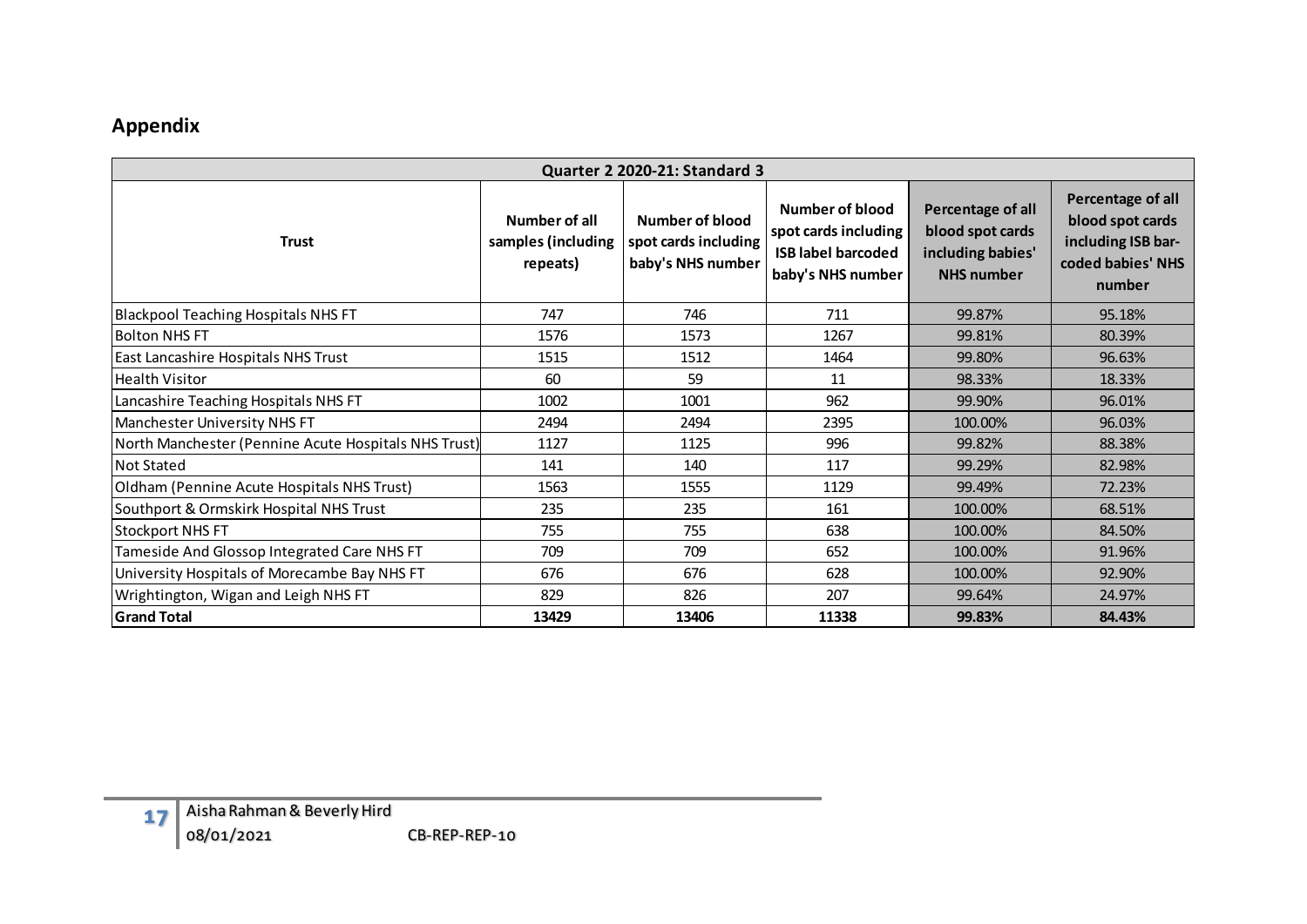|                         | Quarter 2 2020-21: Standard 4                        |                                                           |       |                |                |                |                |                 |        |       |                |       |            |
|-------------------------|------------------------------------------------------|-----------------------------------------------------------|-------|----------------|----------------|----------------|----------------|-----------------|--------|-------|----------------|-------|------------|
|                         | <b>Trust</b>                                         | Number of<br>first samples<br>taken on or<br>before day 4 | 5     | 6              | $\overline{7}$ | 8              | $9+$           | 4 or<br>earlier | 5      | 6     | $\overline{7}$ | 8     | 9 or later |
|                         | <b>Blackpool Teaching Hospitals NHS FT</b>           | $\mathbf{1}$                                              | 682   | 32             | 5              | 0              | 4              | 0.14%           | 94.20% | 4.42% | 0.69%          | 0.00% | 0.55%      |
| <b>Bolton NHS FT</b>    |                                                      | $\overline{2}$                                            | 1321  | 77             | 12             | 5              | 13             | 0.14%           | 92.38% | 5.38% | 0.84%          | 0.35% | 0.91%      |
|                         | East Lancashire Hospitals NHS Trust                  | $\overline{7}$                                            | 1297  | 60             | 11             | $\overline{7}$ | 8              | 0.50%           | 93.31% | 4.32% | 0.79%          | 0.50% | 0.58%      |
| <b>Health Visitor</b>   |                                                      | $\mathbf{0}$                                              | 5     | $\overline{2}$ | $\mathbf 0$    | $\mathbf 0$    | 32             | 0.00%           | 12.82% | 5.13% | 0.00%          | 0.00% | 82.05%     |
|                         | Lancashire Teaching Hospitals NHS FT                 | $\pmb{0}$                                                 | 893   | 43             | 4              | $\mathbf 0$    | 5              | 0.00%           | 94.50% | 4.55% | 0.42%          | 0.00% | 0.53%      |
|                         | Manchester University NHS FT - SMH & RMCH            | $\overline{2}$                                            | 2149  | 50             | 8              | 13             | 8              | 0.09%           | 96.37% | 2.24% | 0.36%          | 0.58% | 0.36%      |
|                         | North Manchester (Pennine Acute Hospitals NHS Trust) | 3                                                         | 975   | 64             | 8              | $\overline{2}$ | 12             | 0.28%           | 91.64% | 6.02% | 0.75%          | 0.19% | 1.13%      |
| <b>Not Stated</b>       |                                                      | $\mathbf 1$                                               | 122   | 8              | $\mathbf 0$    | $\mathbf 0$    | $\mathbf 0$    | 0.76%           | 93.13% | 6.11% | 0.00%          | 0.00% | 0.00%      |
|                         | Oldham (Pennine Acute Hospitals NHS Trust)           | $\overline{7}$                                            | 1330  | 92             | 12             | 5              | $\,8\,$        | 0.48%           | 91.47% | 6.33% | 0.83%          | 0.34% | 0.55%      |
|                         | Southport & Ormskirk Hospital NHS Trust              | $\mathbf{0}$                                              | 201   | 6              | $\overline{2}$ | 0              | $\overline{3}$ | 0.00%           | 94.81% | 2.83% | 0.94%          | 0.00% | 1.42%      |
| <b>Stockport NHS FT</b> |                                                      | 0                                                         | 686   | 44             | $\mathbf{1}$   | $\mathbf{1}$   | $\overline{2}$ | 0.00%           | 93.46% | 5.99% | 0.14%          | 0.14% | 0.27%      |
|                         | Tameside And Glossop Integrated Care NHS FT          | $\overline{2}$                                            | 647   | 29             | $\overline{7}$ | $\mathbf{1}$   | 5              | 0.29%           | 93.63% | 4.20% | 1.01%          | 0.14% | 0.72%      |
|                         | University Hospitals of Morecambe Bay NHS FT         | $\mathbf 1$                                               | 617   | 26             | $\mathbf 1$    | 0              | $\overline{2}$ | 0.15%           | 95.36% | 4.02% | 0.15%          | 0.00% | 0.31%      |
|                         | Wrightington, Wigan and Leigh NHS FT                 | $\pmb{0}$                                                 | 744   | 36             | $\overline{7}$ | $\mathbf 0$    | 6              | 0.00%           | 93.82% | 4.54% | 0.88%          | 0.00% | 0.76%      |
| <b>Grand Total</b>      |                                                      | 26                                                        | 11669 | 569            | 78             | 34             | 108            | 0.21%           | 93.47% | 4.56% | 0.62%          | 0.27% | 0.87%      |
|                         | Excludes samples with missing dates                  |                                                           |       |                |                |                |                |                 |        |       |                |       |            |
|                         |                                                      |                                                           |       |                |                |                |                |                 |        |       |                |       |            |
| 18                      | Aisha Rahman & Beverly Hird<br>08/01/2021            | CB-REP-REP-10                                             |       |                |                |                |                |                 |        |       |                |       |            |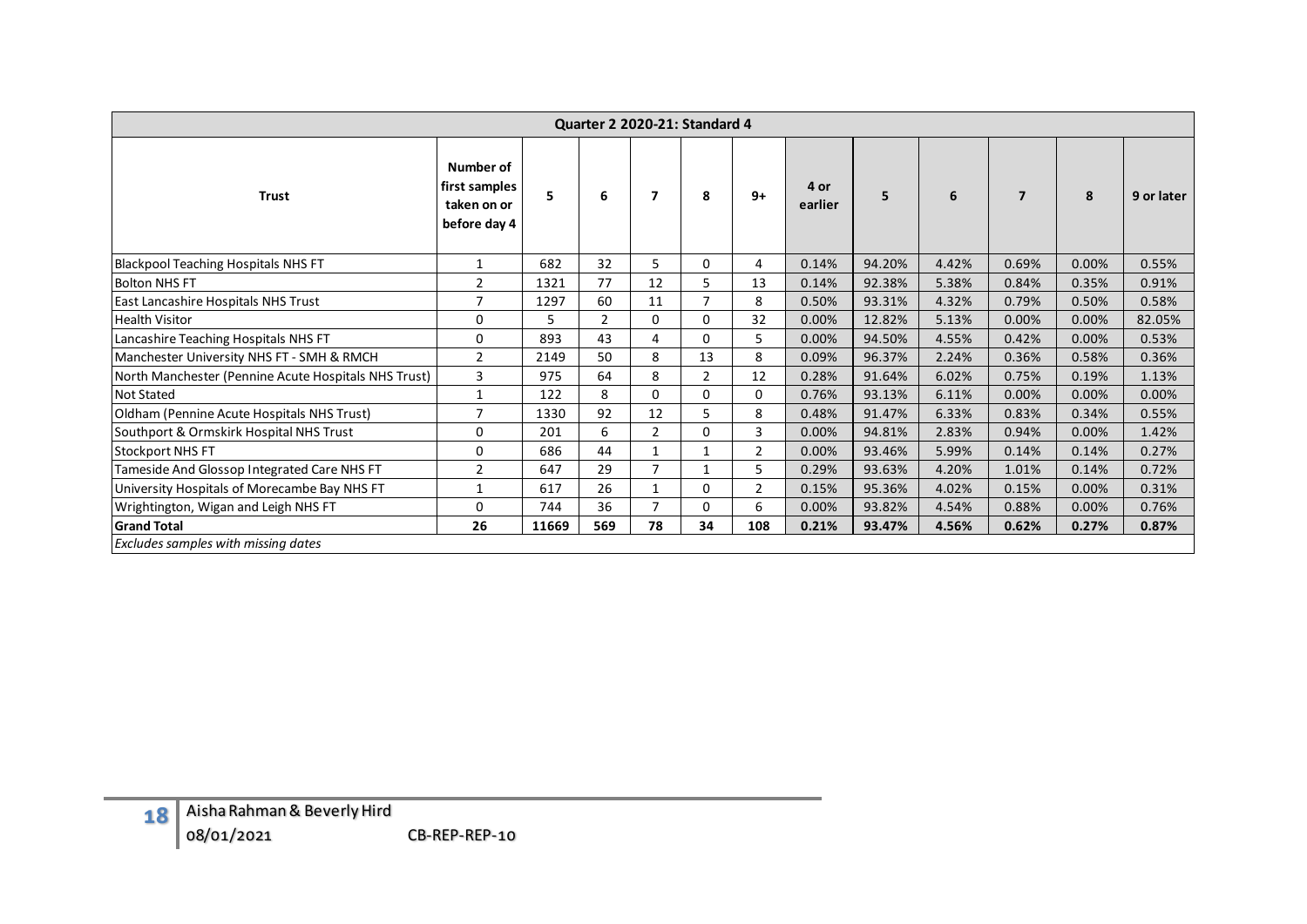|                                                      | <b>Quarter 2 2020-21: Standard 5</b>                                                        |                                            |                                                                                                          |
|------------------------------------------------------|---------------------------------------------------------------------------------------------|--------------------------------------------|----------------------------------------------------------------------------------------------------------|
| <b>Maternity Unit</b>                                | <b>Number of samples</b><br>received in 3 or fewer<br>working days of sample<br>being taken | <b>Total number of samples</b><br>received | Percentage of samples<br>received by laboratories in<br>3 or fewer working days of<br>sample being taken |
| <b>Blackpool Teaching Hospitals NHS FT</b>           | 716                                                                                         | 731                                        | 97.9%                                                                                                    |
| <b>Bolton NHS FT</b>                                 | 1368                                                                                        | 1393                                       | 98.2%                                                                                                    |
| East Lancashire Hospitals NHS Trust                  | 1428                                                                                        | 1435                                       | 99.5%                                                                                                    |
| <b>Health Visitor</b>                                | 32                                                                                          | 34                                         | 94.1%                                                                                                    |
| Lancashire Teaching Hospitals NHS FT                 | 981                                                                                         | 981                                        | 100.0%                                                                                                   |
| Manchester University NHS FT - SMH & RMCH            | 2325                                                                                        | 2327                                       | 99.9%                                                                                                    |
| North Manchester (Pennine Acute Hospitals NHS Trust) | 1067                                                                                        | 1076                                       | 99.2%                                                                                                    |
| <b>Not Stated</b>                                    | 123                                                                                         | 129                                        | 95.3%                                                                                                    |
| Oldham (Pennine Acute Hospitals NHS Trust)           | 1391                                                                                        | 1415                                       | 98.3%                                                                                                    |
| Southport & Ormskirk Hospital NHS Trust              | 147                                                                                         | 224                                        | 65.6%                                                                                                    |
| <b>Stockport NHS FT</b>                              | 715                                                                                         | 723                                        | 98.9%                                                                                                    |
| Tameside And Glossop Integrated Care NHS FT          | 690                                                                                         | 694                                        | 99.4%                                                                                                    |
| University Hospitals of Morecambe Bay NHS FT         | 634                                                                                         | 655                                        | 96.8%                                                                                                    |
| Wrightington, Wigan and Leigh NHS FT                 | 613                                                                                         | 648                                        | 94.6%                                                                                                    |
| <b>Grand Total</b>                                   | 12230                                                                                       | 12465                                      | 98.1%                                                                                                    |
| Aisha Rahman & Beverly Hird                          |                                                                                             |                                            |                                                                                                          |
| 19<br>08/01/2021<br>CB-REP-REP-10                    |                                                                                             |                                            |                                                                                                          |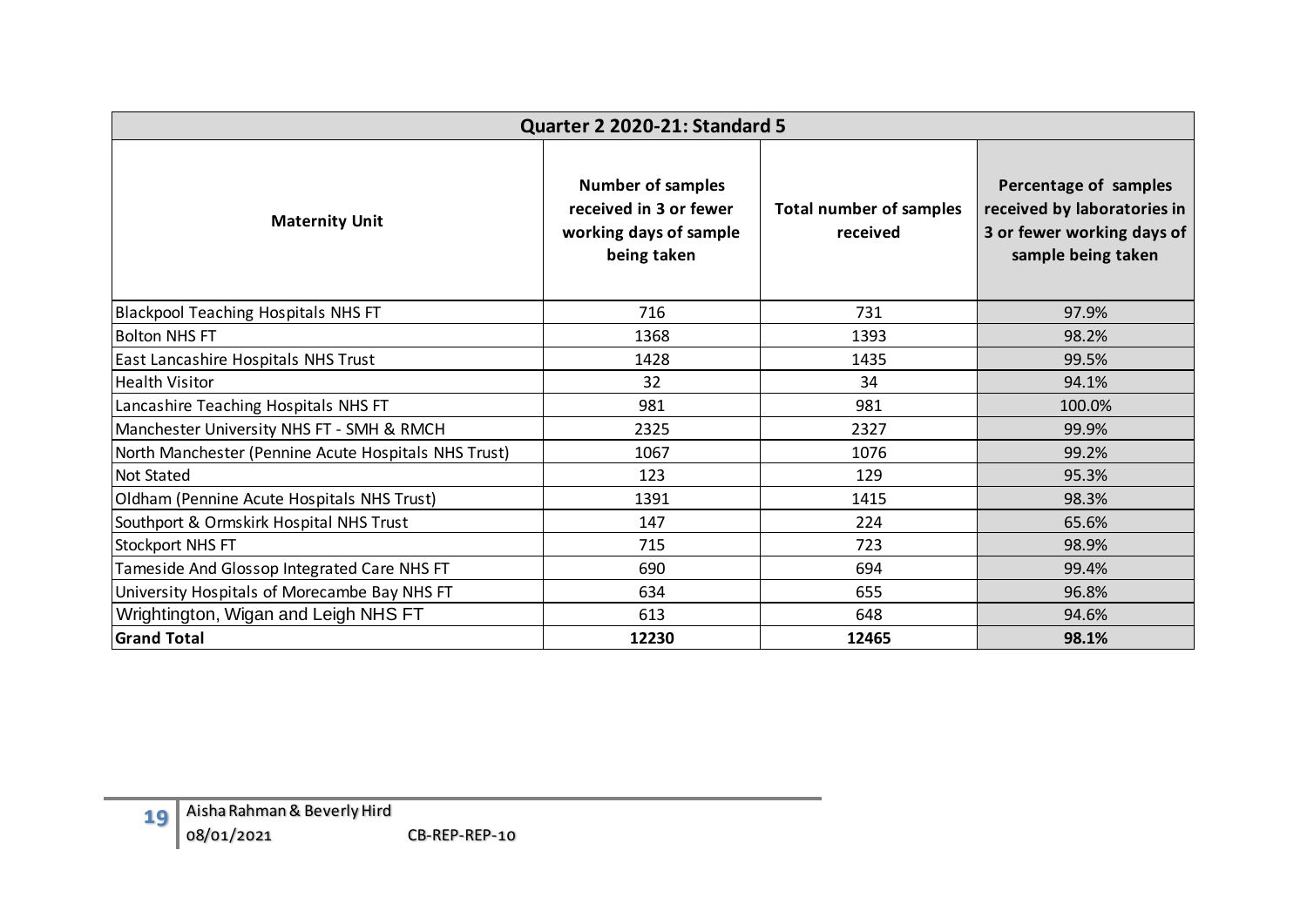| Quarter 2 2020-21: Standard 6 by Trust                                        |                                                           |                                |                                                            |                   |                                                             |                                    |                                                                                |                             |                                                               |                                                                   |               |                                                             |                                                                            |                                            |                    |
|-------------------------------------------------------------------------------|-----------------------------------------------------------|--------------------------------|------------------------------------------------------------|-------------------|-------------------------------------------------------------|------------------------------------|--------------------------------------------------------------------------------|-----------------------------|---------------------------------------------------------------|-------------------------------------------------------------------|---------------|-------------------------------------------------------------|----------------------------------------------------------------------------|--------------------------------------------|--------------------|
| Status code and description of<br>avoidable repeat                            | Blackpool<br>Teaching<br><b>Hospitals</b><br><b>NHSFT</b> | <b>Bolton NHS</b><br><b>FT</b> | East<br>Lancashire<br><b>Hospitals</b><br><b>NHS Trust</b> | Health<br>Visitor | Lancashire<br><b>Teaching</b><br>Hospitals<br><b>NHS FT</b> | Manchester<br>University<br>NHS FT | <b>North</b><br>Manchester<br>(Pennine Acute<br><b>Hospitals NHS</b><br>Trust) | <b>Not</b><br><b>Stated</b> | Oldham<br>(Pennine<br>Acute<br><b>Hospitals NHS</b><br>Trust) | Southport<br>& Ormskirk Stockport<br>Hospital<br><b>NHS Trust</b> | <b>NHS FT</b> | Tameside And<br>Glossop<br>Integrated<br><b>Care NHS FT</b> | <b>University</b><br><b>Hospitals of</b><br>Morecambe<br><b>Bay NHS FT</b> | Wrightington,<br>Wigan and<br>Leigh NHS FT | <b>Grand Total</b> |
| 0301: too young for reliable<br>screening $(≤ 4 days)$                        | $\overline{2}$                                            | $\mathbf 0$                    | $\overline{3}$                                             | 0                 | $\mathbf 0$                                                 | $\overline{2}$                     | $\overline{3}$                                                                 | 0                           | 6                                                             | $\mathbf 0$                                                       | $\mathbf 0$   | $\overline{2}$                                              | $\mathbf{1}$                                                               | $\mathbf 0$                                | 19                 |
| 0302: too soon after transfusion<br>(<72 hours)                               | $\pmb{0}$                                                 | $\overline{3}$                 | 3                                                          | 0                 | $\mathbf 0$                                                 | 10                                 | $\mathbf{1}$                                                                   | 0                           | $\mathbf{1}$                                                  | $\mathsf 0$                                                       | $\mathbf 0$   | $\mathbf 0$                                                 | $\mathbf 0$                                                                | $\mathbf{1}$                               | 19                 |
| 0303: insufficent sample                                                      | 5                                                         | 17                             | 6                                                          | 0                 | 8                                                           | 16                                 | 11                                                                             | $\mathbf{1}$                | 8                                                             | $\overline{2}$                                                    | 3             | $\overline{2}$                                              | $\overline{4}$                                                             | 11                                         | 94                 |
| 0304: unsuitable sample (blood<br>quality): incorrect blood<br>application    | 6                                                         | 15                             | 5                                                          | $\mathbf{1}$      | 11                                                          | 37                                 | 10                                                                             | 0                           | 23                                                            | $\overline{7}$                                                    | 12            | $\overline{4}$                                              | 11                                                                         | 9                                          | 151                |
| 0305: unsuitable sample (blood<br>quality): compressed/damaged                | $\mathbf 0$                                               | $\mathbf 0$                    | 1                                                          | $\mathbf 0$       | $\mathbf 0$                                                 | $\overline{4}$                     | $\overline{4}$                                                                 | $\mathbf{1}$                | $\overline{3}$                                                | $\mathbf{1}$                                                      | $\mathbf 0$   | $\mathbf 0$                                                 | $\mathbf 0$                                                                | $\overline{2}$                             | 16                 |
| 0306: Unsuitable sample: day 0<br>and day 5 on same card                      |                                                           |                                |                                                            |                   |                                                             |                                    |                                                                                |                             |                                                               |                                                                   |               |                                                             |                                                                            |                                            |                    |
| 0307: unsuitable sample for CF:<br>possible faecal contamination              | $\mathbf 0$                                               | $\overline{2}$                 | $\mathbf 0$                                                | 1                 | $\mathbf 0$                                                 | $\overline{2}$                     | $\mathbf{1}$                                                                   | 0                           | $\mathbf 0$                                                   | $\mathbf 0$                                                       | $\mathbf 0$   | $\mathbf 0$                                                 | $\mathbf 0$                                                                | $\mathbf 0$                                | 6                  |
| 0308: unsuitable sample: NHS<br>number missing/not accurately<br>recorded     | $\mathbf{1}$                                              | $\overline{2}$                 | 1                                                          | $\mathbf 0$       | $\mathbf{1}$                                                | $\mathbf{1}$                       | $\overline{2}$                                                                 | $\mathbf 0$                 | $\overline{7}$                                                | $\mathbf 0$                                                       | $\mathbf 0$   | $\mathbf{1}$                                                | 0                                                                          | $\overline{2}$                             | 18                 |
| 0309: unsuitable sample: date of<br>sample missing/not accurately<br>recorded | $\overline{2}$                                            | $\mathbf 0$                    | 15                                                         | $\mathbf 0$       | 9                                                           | 5                                  | $\overline{7}$                                                                 | 3                           | 5                                                             | $\overline{4}$                                                    | $\mathbf{1}$  | $\mathsf 0$                                                 | $\overline{2}$                                                             | $\overline{4}$                             | 57                 |
| 0310: unsuitable sample: date of<br>birth not accurately matched              | $\pmb{0}$                                                 | $\mathbf 0$                    | $\mathsf 0$                                                | $\mathbf 0$       | $\mathbf 0$                                                 | $\mathbf 0$                        | $\mathbf 0$                                                                    | 0                           | $\pmb{0}$                                                     | $\mathsf 0$                                                       | $\mathbf 0$   | $\mathbf 0$                                                 | $\mathsf 0$                                                                | $\pmb{0}$                                  | $\mathbf 0$        |
| 0311: unsuitable sample: expired<br>card used                                 | $\pmb{0}$                                                 | $\mathbf 0$                    | $\mathsf 0$                                                | $\mathbf 0$       | $\mathbf 0$                                                 | $\mathbf 0$                        | $\mathbf 0$                                                                    | 0                           | $\mathbf 0$                                                   | $\mathsf 0$                                                       | $\mathbf{1}$  | $\mathbf 0$                                                 | $\mathbf 0$                                                                | $\mathbf 0$                                | $\mathbf{1}$       |
| 0312: unsuitable sample: >14 days<br>in transit, too old for analysis         | $\mathbf 0$                                               | $\mathbf 0$                    | $\mathbf 0$                                                | $\mathbf 0$       | $\mathbf 0$                                                 | $\mathbf 0$                        | $\mathbf 0$                                                                    | 0                           | $\mathbf 0$                                                   | $\mathsf 0$                                                       | $\mathbf 0$   | $\mathbf 0$                                                 | $\mathbf 0$                                                                | $\mathbf 0$                                | $\mathbf{0}$       |
| 0313: unsuitable sample:<br>damaged in transit                                | $\mathbf 0$                                               | $\mathbf 0$                    | $\mathbf 0$                                                | $\mathbf 0$       | $\mathbf 0$                                                 | $\mathbf 0$                        | $\mathbf 0$                                                                    | $\mathbf 0$                 | $\mathbf 0$                                                   | $\mathbf 0$                                                       | $\mathbf 0$   | $\mathbf 0$                                                 | $\mathbf 0$                                                                | $\mathbf 0$                                | $\mathbf 0$        |
| <b>Number of Avoidable Repeat</b><br><b>Requests</b>                          | 16                                                        | 36                             | 31                                                         | $\overline{2}$    | 29                                                          | 67                                 | 38                                                                             | 5                           | 52                                                            | 14                                                                | 17            | $\overline{9}$                                              | 18                                                                         | 28                                         | 362                |
| Number of first samples<br>received/                                          | 727                                                       | 1432                           | 1407                                                       | 53                | 954                                                         | 2236                               | 1071                                                                           | 138                         | 1459                                                          | 217                                                               | 734           | 691                                                         | 650                                                                        | 800                                        | 12569              |
| <b>Avoidable Repeat Requests Rate</b>                                         | 2.2%                                                      | 2.5%                           | 2.2%                                                       | 3.8%              | 3.0%                                                        | 3.0%                               | 3.5%                                                                           | 3.6%                        | 3.6%                                                          | 6.5%                                                              | 2.3%          | 1.3%                                                        | 2.8%                                                                       | 3.5%                                       | 2.9%               |
| Transfusion Reapeats are not included in the Avoidable Repeat calculation     |                                                           |                                |                                                            |                   |                                                             |                                    |                                                                                |                             |                                                               |                                                                   |               |                                                             |                                                                            |                                            |                    |

**20** Aisha Rahman & Beverly Hird

08/01/2021 CB-REP-REP-10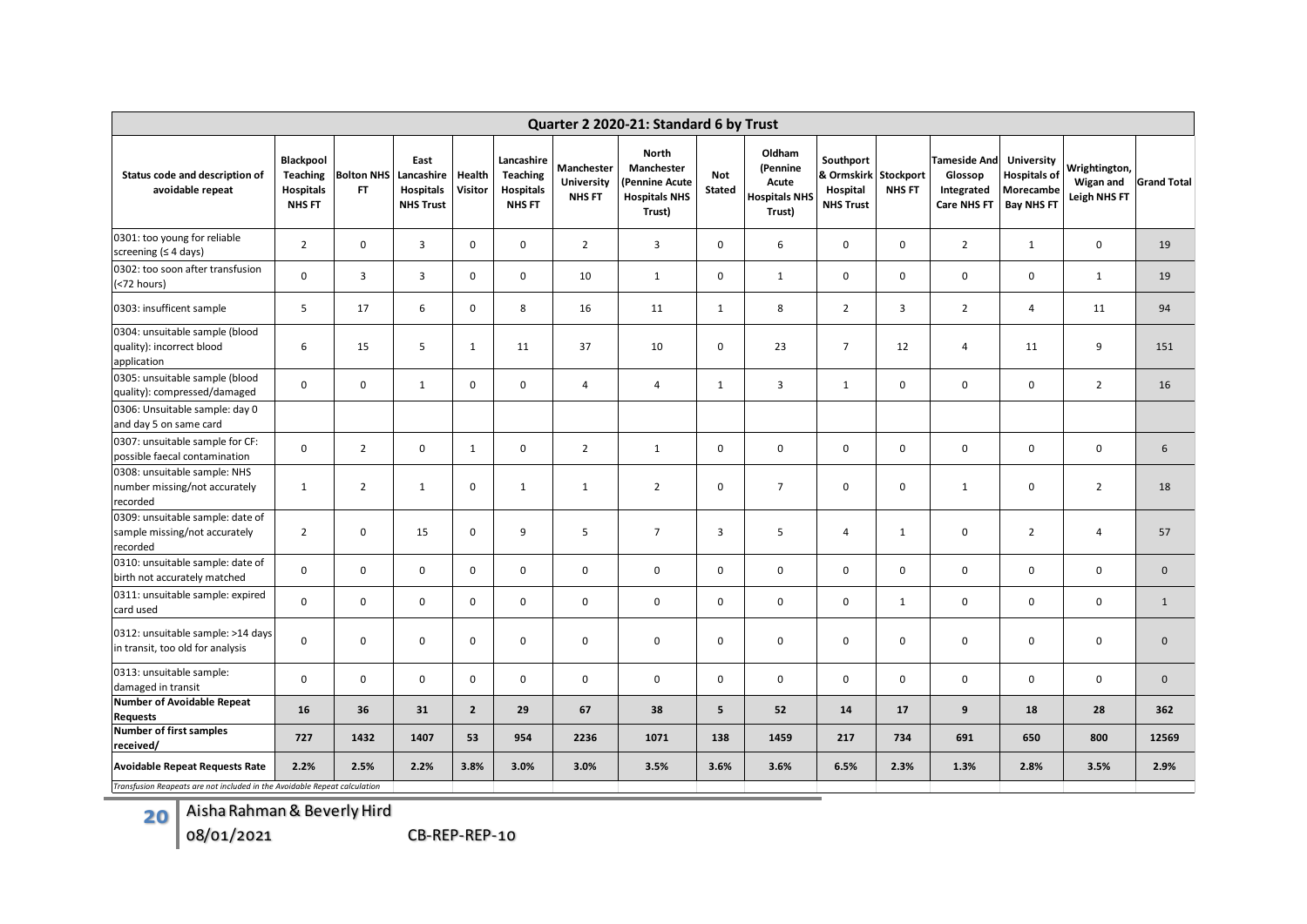|                                                                            | Quarter 2 2020-21: Standard 6 by Current Hospital |                                       |                                       |                                                   |                    |                                          |                                        |                                       |                                    |                                        |                                                     |                             |                              |                                      |                                     |                                 |                         |                       |
|----------------------------------------------------------------------------|---------------------------------------------------|---------------------------------------|---------------------------------------|---------------------------------------------------|--------------------|------------------------------------------|----------------------------------------|---------------------------------------|------------------------------------|----------------------------------------|-----------------------------------------------------|-----------------------------|------------------------------|--------------------------------------|-------------------------------------|---------------------------------|-------------------------|-----------------------|
| Status code and description of avoidable<br>repeat                         | <b>Blackpool</b><br>Victoria<br>Hospital          | <b>Burnley</b><br>General<br>Hospital | <b>Furness</b><br>General<br>Hospital | North<br><b>Manchester</b><br>General<br>Hospital | Not in<br>hospital | <b>Ormskirk</b><br>& District<br>General | Royal<br>Albert<br>Edward<br>Infirmary | Royal<br><b>Blackburn</b><br>Hospital | Royal<br><b>Bolton</b><br>Hospital | Royal<br>Lancaster<br><b>Infirmary</b> | Royal<br>Manchester<br><b>Childrens</b><br>Hospital | Royal<br>Oldham<br>Hospital | Royal<br>Preston<br>Hospital | St Mary's<br>Hospital,<br>Manchester | <b>Stepping</b><br>Hill<br>Hospital | Tameside<br>General<br>Hospital | Wythenshawe<br>Hospital | Grand<br><b>Total</b> |
| 0301: too young for reliable screening (<br>4 days)                        | 0                                                 | $\mathbf 0$                           | $\mathbf{1}$                          | $\mathbf{1}$                                      | 13                 | 0                                        | $\mathbf 0$                            | $\mathbf 0$                           | $\mathbf 0$                        | $\mathbf 0$                            | $\mathbf 0$                                         | 1                           | $\mathbf 0$                  | $\overline{2}$                       | $\mathbf 0$                         | 1                               | $\mathbf 0$             | 19                    |
| 0302: too soon after transfusion (<72<br>hours)                            | $\mathbf{0}$                                      | $\overline{3}$                        | $\mathbf 0$                           | $\mathbf 0$                                       | 1                  | 0                                        | $\mathbf{1}$                           | $\mathbf 0$                           | $\overline{\mathbf{3}}$            | $\mathbf 0$                            | $\mathbf 0$                                         | 1                           | $\mathbf 0$                  | 10                                   | $\mathbf 0$                         | $\mathbf 0$                     | $\mathbf 0$             | 19                    |
| 0303: insufficent sample                                                   | 1                                                 | $\mathbf{1}$                          | 1                                     | $\mathbf 0$                                       | 80                 | $\overline{2}$                           | $\mathbf{1}$                           | $\mathbf 0$                           | 1                                  | $\mathbf 0$                            | 1                                                   | 1                           | $\mathbf 0$                  | $\mathbf{1}$                         | $\mathbf{0}$                        | $\mathbf 0$                     | $\overline{4}$          | 94                    |
| 0304: unsuitable sample (blood quality):<br>incorrect blood application    | $\mathbf{1}$                                      | 3                                     | $\overline{2}$                        | 5                                                 | 92                 | 3                                        | 5                                      | $\mathbf 0$                           | $\overline{4}$                     | 1                                      | $\mathbf 0$                                         | 6                           | $\overline{4}$               | 12                                   | $\overline{2}$                      | 1                               | 10                      | 151                   |
| 0305: unsuitable sample (blood quality):<br>compressed/damaged             | $\mathbf 0$                                       | $\mathbf 0$                           | $\mathbf 0$                           | $\mathbf 0$                                       | 13                 | $\mathbf 0$                              | 0                                      | $\mathbf{0}$                          | $\mathbf{0}$                       | $\mathbf 0$                            | $\mathbf 0$                                         | $\mathbf 0$                 | 0                            | $\overline{2}$                       | $\mathbf{0}$                        | $\mathbf 0$                     | $\mathbf{1}$            | 16                    |
| 0306: Unsuitable sample: day 0 and day 5<br>on same card                   | $\mathbf 0$                                       | $\mathbf 0$                           | $\mathbf{0}$                          | $\mathbf{0}$                                      | $\Omega$           | $\mathbf 0$                              | $\mathbf 0$                            | $\mathbf{0}$                          | $\mathbf 0$                        | $\mathbf 0$                            | $\mathbf 0$                                         | $\mathbf 0$                 | $\mathbf 0$                  | $\mathbf{0}$                         | $\mathbf{0}$                        | $\mathbf 0$                     | $\mathbf 0$             | $\mathbf{0}$          |
| 0307: unsuitable sample for CF: possible<br>faecal contamination           | $\mathbf 0$                                       | $\mathbf 0$                           | $\mathsf 0$                           | $\mathbf 0$                                       | 5                  | $\mathbf 0$                              | $\mathbf 0$                            | $\mathbf{0}$                          | $\mathbf 0$                        | $\mathbf 0$                            | $\mathbf{0}$                                        | $\mathbf 0$                 | $\mathbf 0$                  | $\mathbf{1}$                         | $\mathbf{0}$                        | $\mathbf 0$                     | $\mathbf 0$             | 6                     |
| 0308: unsuitable sample: NHS number<br>missing/not accurately recorded     | 0                                                 | 1                                     | $\mathbf 0$                           | $\mathbf 0$                                       | 13                 | 0                                        | $\mathbf{1}$                           | $\mathbf 0$                           | $\mathbf 0$                        | 0                                      | $\mathbf 0$                                         | 3                           | $\mathbf 0$                  | $\mathsf 0$                          | $\mathbf 0$                         | 0                               | $\mathbf 0$             | 18                    |
| 0309: unsuitable sample: date of sample<br>missing/not accurately recorded | $\mathbf 0$                                       | $\mathbf{1}$                          | $\mathbf{0}$                          | $\mathbf 0$                                       | 47                 | $\mathbf{1}$                             | $\overline{2}$                         | $\mathbf 0$                           | $\mathbf{0}$                       | $\mathbf 0$                            | $\mathbf 0$                                         | $\overline{2}$              | $\mathbf 0$                  | $\overline{4}$                       | $\mathbf{0}$                        | $\mathbf 0$                     | $\mathbf 0$             | 57                    |
| 0310: unsuitable sample: date of birth<br>not accurately matched           | 0                                                 | $\mathbf 0$                           | $\mathbf 0$                           | $\mathbf 0$                                       | $\mathbf 0$        | $\mathbf 0$                              | $\mathbf 0$                            | $\mathbf 0$                           | $\mathbf 0$                        | $\mathbf 0$                            | $\mathbf 0$                                         | $\mathbf 0$                 | $\mathbf 0$                  | $\mathbf 0$                          | $\mathbf 0$                         | 0                               | $\mathbf 0$             | $\mathbf{0}$          |
| 0311: unsuitable sample: expired card<br>used                              | $\mathbf 0$                                       | $\mathbf 0$                           | $\mathbf 0$                           | $\mathbf 0$                                       | 1                  | $\mathbf 0$                              | $\mathbf 0$                            | $\mathbf 0$                           | $\mathbf 0$                        | $\mathbf 0$                            | $\mathbf 0$                                         | $\mathbf 0$                 | $\mathbf 0$                  | $\mathsf 0$                          | $\mathbf 0$                         | $\mathbf 0$                     | $\mathbf 0$             | $\mathbf{1}$          |
| 0312: unsuitable sample: >14 days in<br>transit, too old for analysis      | $\mathbf{0}$                                      | $\mathsf 0$                           | $\mathsf 0$                           | $\mathsf 0$                                       | 0                  | 0                                        | $\mathbf 0$                            | $\mathbf 0$                           | $\mathbf 0$                        | $\mathbf 0$                            | $\mathbf 0$                                         | $\mathbf 0$                 | $\mathbf 0$                  | $\mathsf 0$                          | $\mathbf 0$                         | $\mathbf 0$                     | $\mathbf 0$             | $\mathbf{0}$          |
| 0313: unsuitable sample: damaged in<br>transit                             | 0                                                 | $\mathsf 0$                           | $\mathsf 0$                           | $\mathbf 0$                                       | 0                  | 0                                        | $\mathbf 0$                            | $\mathbf 0$                           | $\mathbf 0$                        | $\mathbf 0$                            | $\mathbf 0$                                         | $\mathbf 0$                 | $\mathbf 0$                  | $\mathsf 0$                          | $\mathbf 0$                         | $\mathbf 0$                     | $\mathbf 0$             | $\mathbf{0}$          |
| <b>Number of Avoidable Repeat Requests</b>                                 | $\mathbf{2}$                                      | 6                                     | $\overline{a}$                        | 6                                                 | 264                | 6                                        | 9                                      | $\mathbf{0}$                          | 5                                  | $\mathbf{1}$                           | $\mathbf{1}$                                        | 13                          | $\overline{4}$               | 22                                   | $\overline{2}$                      | $\overline{2}$                  | 15                      | 362                   |
| Number of first samples received/<br>babies tested                         | 78                                                | 133                                   | 13                                    | 87                                                | 11201              | 19                                       | 50                                     | 3                                     | 150                                | 46                                     | 11                                                  | 163                         | 103                          | 306                                  | 68                                  | 36                              | 102                     | 12569                 |
| <b>Avoidable Repeat Requests Rate</b>                                      | 2.6%                                              | 4.5%                                  | 30.8%                                 | 6.9%                                              | 2.4%               | 31.6%                                    | 18.0%                                  | 0.0%                                  | 3.3%                               | 2.2%                                   | 9.1%                                                | 8.0%                        | 3.9%                         | 7.2%                                 | 2.9%                                | 5.6%                            | 14.7%                   | 2.9%                  |
| Transfusion Reapeats are not included in the Avoidable Repeat calculation  |                                                   |                                       |                                       |                                                   |                    |                                          |                                        |                                       |                                    |                                        |                                                     |                             |                              |                                      |                                     |                                 |                         |                       |